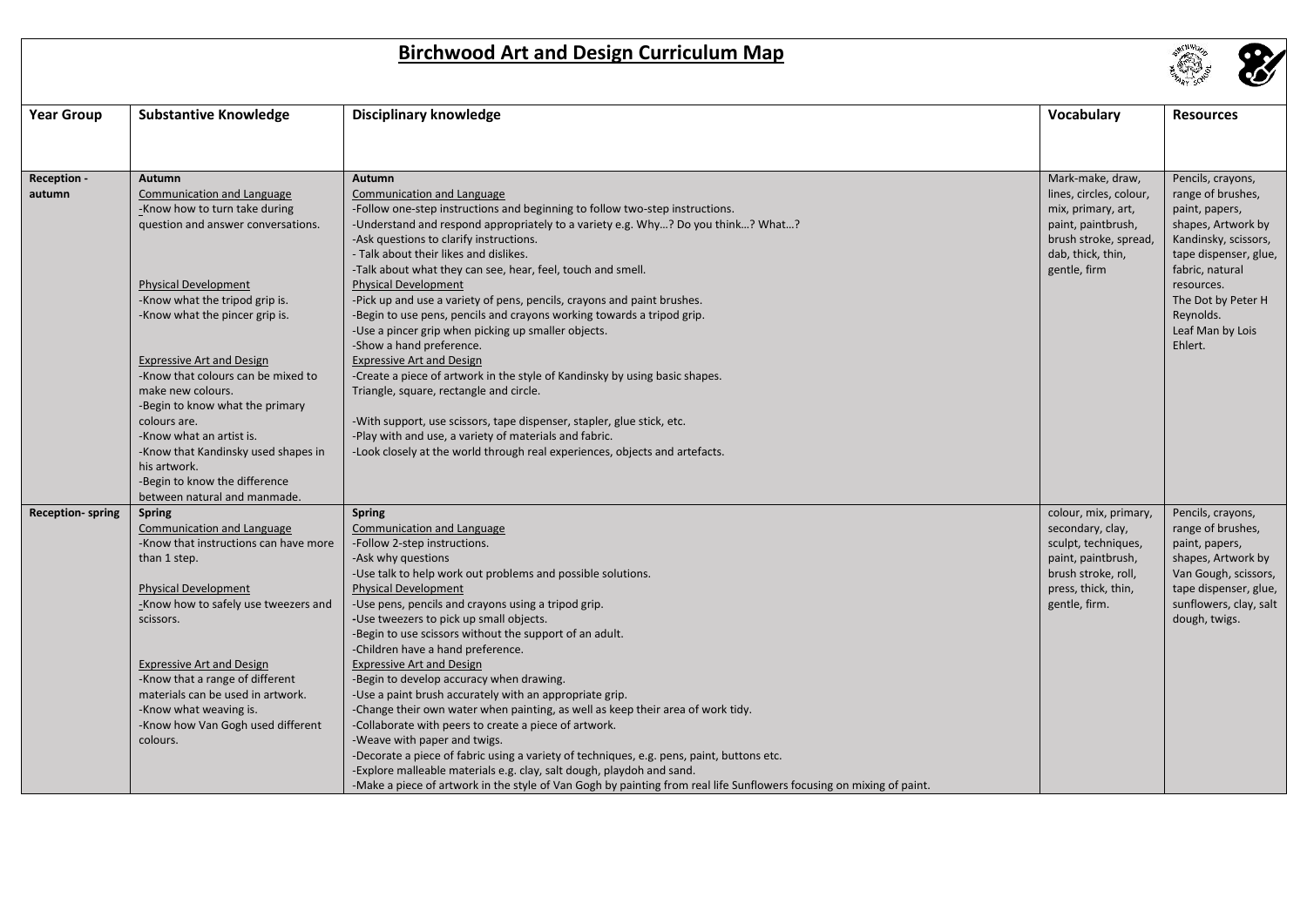| <b>Reception -</b><br>summer | Summer<br>Communication and Language<br>-Know how to form a spoken<br>sentence.<br><b>Physical Development</b><br>-Know that art may be improved if<br>they take time and care to complete<br>their work.<br><b>Expressive Art and Design</b><br>-Know that Thandiwe Muriu used<br>bright coloured patterns to create art.<br>-Know that Thandiwe Muriu used<br>different items to paint with, not just a<br>paint brush.<br>-Children know that Matisse was an<br>artist who used paint, collage and<br>sculpture to create his artwork. | Summer<br>Communication and Language<br>-Ask relevant questions to clarify the meaning of what they see and hear.<br>-Follow instructions in order to complete learning tasks independently.<br>-Articulate their thoughts and ideas in well-formed sentences.<br>-Use full sentences to talk about their feelings, experiences and ideas.<br><b>Physical Development</b><br>-Children use a tripod grip when writing, drawing and painting.<br>-Children show accuracy and care when drawing and painting pictures.<br><b>Expressive Art and Design</b><br>-Create designs by using a range of different materials.<br>-Create artwork which use different textures (foil, bubbly wrap, sand paper, cotton wool, fabric etc)<br>-Use a variety of joining techniques in their designs (tape, fold, stick, tie, split pin)<br>-Say what they like about their own work and work by other children<br>-Improve their own work.<br>-Discuss their work with an adult.<br>-Make their own props to use in their role play.<br>-Create their own piece of artwork in the style of Thandiwe Muriu by printing with objects other than a paintbrush.<br>- Use different materials and fabrics to collage in the style of Matisse.<br>-Decoupage in the style of Matisse to create their own Matisse's Snail. | draw, texture, form,<br>print, art,<br>techniques, paint,<br>paintbrush, brush<br>stroke, roll, press,<br>twirl, spread, dab,<br>thick, thin. | Pencils, crayons,<br>range of brushes,<br>paint, papers,<br>shapes, Artwork by<br>Matisse and Muriu,<br>scissors, tape<br>dispenser, glue,<br>range of collage<br>materials.<br>Matisse's Magical<br>Trail by Tim<br>Hopgood. |
|------------------------------|-------------------------------------------------------------------------------------------------------------------------------------------------------------------------------------------------------------------------------------------------------------------------------------------------------------------------------------------------------------------------------------------------------------------------------------------------------------------------------------------------------------------------------------------|--------------------------------------------------------------------------------------------------------------------------------------------------------------------------------------------------------------------------------------------------------------------------------------------------------------------------------------------------------------------------------------------------------------------------------------------------------------------------------------------------------------------------------------------------------------------------------------------------------------------------------------------------------------------------------------------------------------------------------------------------------------------------------------------------------------------------------------------------------------------------------------------------------------------------------------------------------------------------------------------------------------------------------------------------------------------------------------------------------------------------------------------------------------------------------------------------------------------------------------------------------------------------------------------------------|-----------------------------------------------------------------------------------------------------------------------------------------------|-------------------------------------------------------------------------------------------------------------------------------------------------------------------------------------------------------------------------------|
| Year 1-autumn                | Autumn 1- painting<br>Artists, craft makers and designers<br>-Know that Van Gough painted 'Starry<br>Night'.<br>-Know that Van Gough painted<br>'Sunflowers' and 'Self Portrait'<br>Techniques and create<br>-Know that Van Gough used the<br>impasto technique (mixing colours on<br>the page).                                                                                                                                                                                                                                          | Autumn 1- painting<br>Evaluate Artists, craft makers and designers<br>-Describe how Starry Night makes them feel.<br>-Compare Starry Night to a picture/video of the sky at night.<br>-Compare Starry Night and Sunflower identifying similarities and differences. Note the different subjects (a sunflower and the night<br>sky) and the same painting technique (impasto).<br>Design<br>-Investigate and test impasto technique to improve their own practice.<br>-Sketch to plan the position of stars and trees for a starry night painting.<br>-Use both their own ideas and the ideas of Van Gough as starting points to create their own work.<br>Techniques and create (painting)<br>-Apply paint to paper, mixing using the fingers and add small brush strokes afterwards.<br>-Use different sized brushes and fingers.<br>-Choose to use thick and thin brushes as appropriate giving a reason for their choice.<br>-Make small brush strokes.<br>Evaluate<br>-Evaluate their own and others work commenting on how they have used the impasto technique.                                                                                                                                                                                                                                  | Sketch, paint, tools,<br>thick, thin, colour,<br>shape. Impasto,                                                                              | Sketchbooks<br>Poster paint<br>Examples of Van<br>Gough artwork                                                                                                                                                               |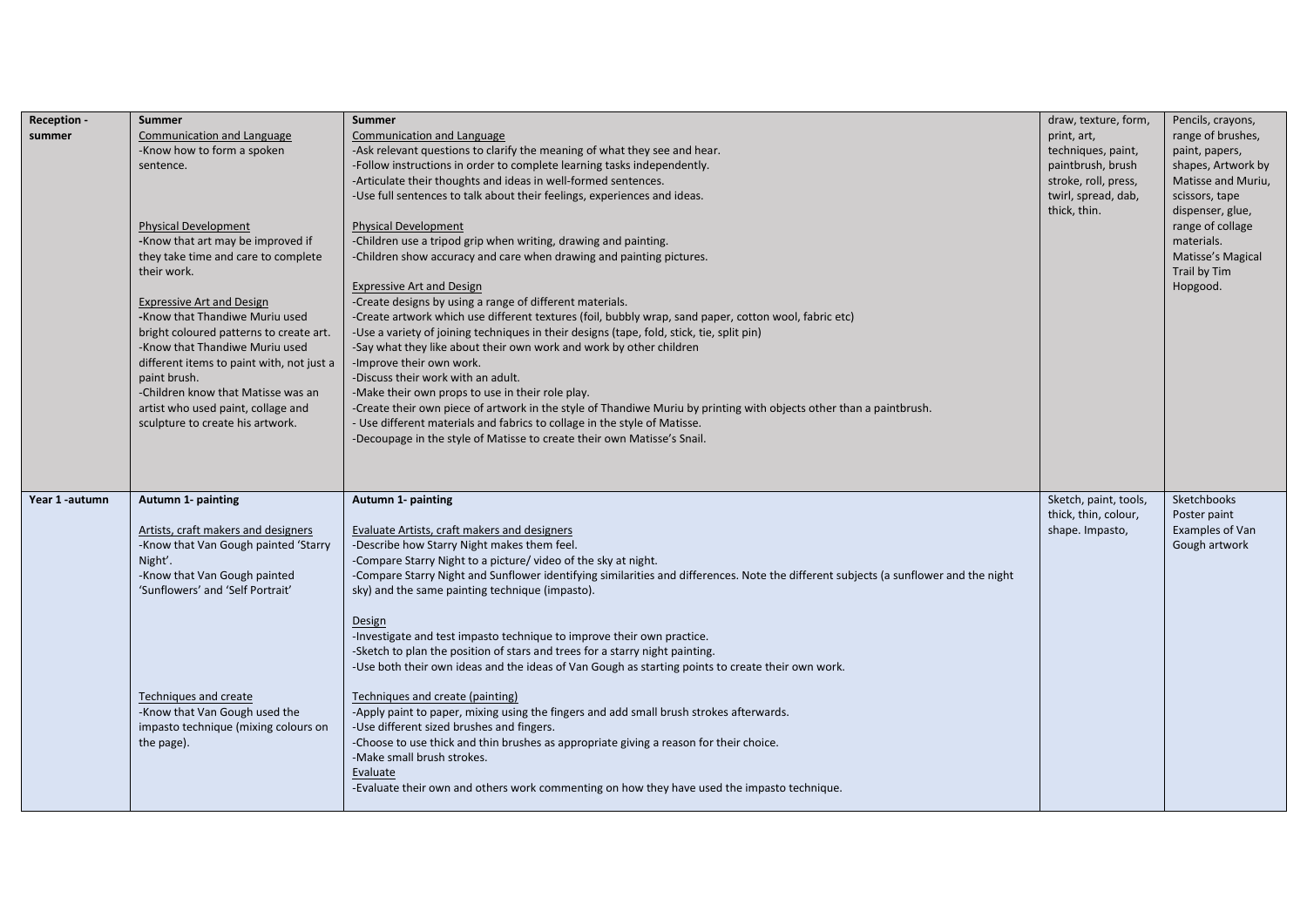|                | Autumn 2 -drawing<br>Artists, craft makers and designers<br>-Know that Hunderwasser is an artist<br>and architect.<br>-Know that Hunderwasser painted<br>'Waiting Houses' and 'Park'.    | Autumn 2-drawing<br>Evaluate Artists, craft makers and designers<br>-Describe how 'Waiting Houses' makes them feel.<br>-Compare 'Waiting Houses' and 'Park' identifying similarities and differences. Note the different subjects (trees and houses) and the<br>same painting technique (wavy lines, spirals).<br>-Compare Hunderwasser's work to Starry Night by Van Gogh, identifying similarities and differences. (wavy lines, natural shapes,<br>differences in colour).                                                         | Sketch, draw, tools,<br>thick, thin, colour,<br>shape,                                                      | Sketchbooks<br>Poster paint, felt<br>tips, oil pastels<br>Examples of<br>Hunderwasser<br>artwork |
|----------------|------------------------------------------------------------------------------------------------------------------------------------------------------------------------------------------|---------------------------------------------------------------------------------------------------------------------------------------------------------------------------------------------------------------------------------------------------------------------------------------------------------------------------------------------------------------------------------------------------------------------------------------------------------------------------------------------------------------------------------------|-------------------------------------------------------------------------------------------------------------|--------------------------------------------------------------------------------------------------|
|                | Techniques and create                                                                                                                                                                    | Design<br>-Investigate and test technique to improve their own practice (wavy lines, spirals, bright colours).<br>-Sketch to plan the position of houses and trees for a drawing in the style of Hunderwasser.<br>-Use both their own ideas and the ideas of Hunderwasser as starting points to create their own work.<br>Techniques and create (drawing)                                                                                                                                                                             |                                                                                                             |                                                                                                  |
|                | -Know that Hunderwasser used lots of<br>repeating wavy lines, spirals, natural<br>shapes such as flowers and bright<br>colours in his work.                                              | -Experiment with a variety of media.<br>-Begin to control the marks made with the range of media.<br>-Begin to investigate different tones E.g. shapes and patterns.<br>-Draw lines of different sizes and thickness.<br>Evaluate<br>-Evaluate their own and others work commenting on how they have used techniques used by Hunderwasser.                                                                                                                                                                                            |                                                                                                             |                                                                                                  |
| Year 1 -spring | Spring 2- drawing/painting<br>Artists, craft makers and designers<br>-Know that Paul Klee painted 'Castle<br>and Sun'<br>-Know that Paul Klee painted and 'Red<br>Bridge'                | Spring 2- drawing/painting<br>Evaluate Artists, craft makers and designers<br>-Describe how 'Castle and Sun' makes them feel.<br>-Compare 'Castle and Sun' 'and 'Red Bridges,' identifying similarities and differences. Note the subjects (castle, trees, houses,<br>sunshine) and the same painting technique (colour, geometric shapes).<br>-Compare Klee's work to Starry Night by Van Gogh and 'Waiting Houses' by Hunderwasser, identifying similarities and differences.<br>(contrast in use of line – wavy/straight, colour). | Sketch, draw, tools,<br>thick, thin, colour,<br>shape, colour mix,<br>primary colours,<br>secondary colours | Sketchbooks<br>Poster paint, felt<br>tips, pencils,<br>Examples of Paul<br>Klee artwork.         |
|                |                                                                                                                                                                                          | Design<br>-Investigate and test technique to improve their own practice (geometric shapes, explore colour mixing- primary/secondary).<br>-Sketch to plan the position of shapes for a castle drawing in the style of Paul Klee.<br>-Use both their own ideas and the ideas of Paul Klee as starting points to create their own work.                                                                                                                                                                                                  |                                                                                                             |                                                                                                  |
|                | Techniques and create<br>-Know that, in these pieces of work<br>Paul Klee focused upon colour and<br>geometric shapes. (cubism).<br>-Know the names of primary and<br>secondary colours. | Techniques and create (drawing)<br>-Experiment with a variety of media.<br>-Begin to control the marks made with the range of media.<br>-Begin to investigate different shapes.<br>-Use different sized brushes and tools.<br>-Choose to use thick and thin brushes as appropriate.<br>-Begin to control the types of marks made.<br>-Identify primary and secondary colours by name.                                                                                                                                                 |                                                                                                             |                                                                                                  |
|                |                                                                                                                                                                                          | Evaluate<br>-Evaluate their own and others work commenting on how they have used techniques used by Paul Klee.                                                                                                                                                                                                                                                                                                                                                                                                                        |                                                                                                             |                                                                                                  |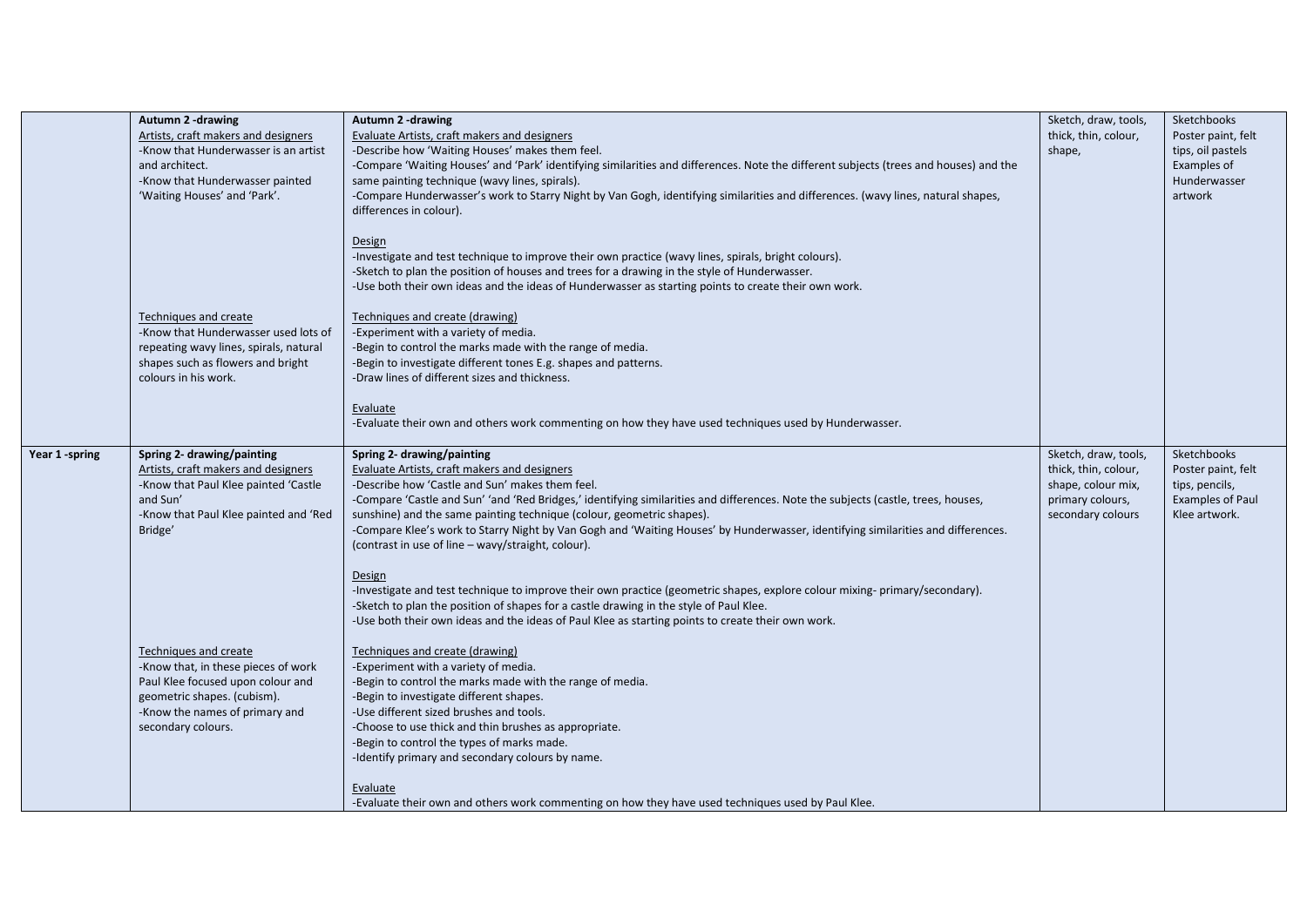| Year 1-summer | Summer 2- sculpture                       | Summer 2- sculpture                                                                                                                         | Shape, texture,           | Sketchbooks,              |
|---------------|-------------------------------------------|---------------------------------------------------------------------------------------------------------------------------------------------|---------------------------|---------------------------|
|               | Artists, craft makers and designers       | Evaluate Artists, craft makers and designers                                                                                                | colour, pattern,          | natural materials,        |
|               | -Know that Andy Goldsworthy created       | -Describe how the work of Andy Goldsworthy makes them feel.                                                                                 | natural materials,        | iPads, examples of        |
|               | natural artwork such as 'Plain leaf       | -Compare the work of Andy Goldsworthy to the work of Van Gogh, Hunderwasser and Paul Klee (paint/nature, spirals and wavy lines a           | sculpture, change         | Andy Goldsworthy's        |
|               | circle,' 'Dandelion circle on bluebells,' | common theme).                                                                                                                              |                           | work.                     |
|               | 'Slate arch' and 'Goose feathers.'        | -Compare 'Plain Leaf Circle' and 'Slate Arch' identifying similarities and differences. Note the different materials used. Consider how     |                           |                           |
|               |                                           | both pieces of work are created outdoors using natural materials.                                                                           |                           |                           |
|               |                                           |                                                                                                                                             |                           |                           |
|               |                                           | <b>Design</b>                                                                                                                               |                           |                           |
|               |                                           | -Investigate and test techniques to improve their own practice – experiment with different shapes, colours, patterns and textures that      |                           |                           |
|               |                                           | can be found in nature.                                                                                                                     |                           |                           |
|               |                                           | -Use both their own ideas and the ideas of Goldsworthy as starting points to create their own work.                                         |                           |                           |
|               |                                           |                                                                                                                                             |                           |                           |
|               | Techniques and create                     | Techniques and create (sculpture)                                                                                                           |                           |                           |
|               | -Know that Andy Goldsworthy created       | -Experiment with a variety of natural materials such as leaves, petals, sticks and stones.                                                  |                           |                           |
|               | his sculptures outdoors using natural     | -Begin to investigate different shapes and patterns.                                                                                        |                           |                           |
|               | materials.                                | -Use ICT to record how artwork changes over time.                                                                                           |                           |                           |
|               |                                           |                                                                                                                                             |                           |                           |
|               |                                           | Evaluate                                                                                                                                    |                           |                           |
|               |                                           | -Evaluate their own and others work commenting on how they have used techniques used by Goldsworthy.                                        |                           |                           |
|               |                                           | -Evaluate changes in artwork over a period of time (photograph how the natural artwork changes over days and weeks).                        |                           |                           |
| Year 2-autumn | <b>Autumn 2 -drawing/painting</b>         | Autumn 2 -drawing/painting (portrait)                                                                                                       | Sketch, draw, shape,      | Sketchbooks, pencil,      |
|               | (portrait)                                | Evaluate Artists, craft makers and designers                                                                                                | line, thick, thin, light, | pencil crayon, felt       |
|               | Artists, craft makers and designers       | -Describe how the work of Julian Opie makes them feel.                                                                                      | dark, paint, tools,       | tip, poster paint,        |
|               | -Know that Julian Opie creates pop art.   | -Compare 'Blur,' 'Elena, schoolgirl' and "Julian Opie, self-portrait 2005' noting similarities and differences. Note the different subjects | thick, thin, colour       | water colour,             |
|               |                                           | (portraits) and the same painting technique                                                                                                 | match, Pop Art,           | <b>Examples of Julian</b> |
|               |                                           | -Compare the Julian Opie's portraits to the self-portrait produced by Van Gogh (although it is the same subject, the techniques are         |                           | Opie's art work           |
|               |                                           | very different- Refer to Van Gogh's impasto technique).                                                                                     |                           |                           |
|               |                                           |                                                                                                                                             |                           |                           |
|               |                                           | Design                                                                                                                                      |                           |                           |
|               |                                           | -Sketch to plan the position of facial features in portraits.                                                                               |                           |                           |
|               |                                           | -Investigate and test techniques to improve their own practice - experiment with different media - felt tip pens, pencil crayon, poster     |                           |                           |
|               |                                           | paint, water colour.                                                                                                                        |                           |                           |
|               |                                           | -Use both their own ideas and the ideas of Julian Opie as starting points to create their own work.                                         |                           |                           |
|               |                                           |                                                                                                                                             |                           |                           |
|               | <b>Techniques and create</b>              | Techniques and create (portrait)                                                                                                            |                           |                           |
|               | -Know that Julian Opie uses minimal,      | -Sketch design ideas.                                                                                                                       |                           |                           |
|               | flat, bright colours. He uses limited     | -Draw lines of different sizes and thickness.                                                                                               |                           |                           |
|               | detail in the facial features, hair and   | -Increasingly able to shade without leaving spaces or gaps.                                                                                 |                           |                           |
|               | clothing. He uses thick, dark lines.      | -Begin to investigate different tones E.g. Light/dark lines.                                                                                |                           |                           |
|               |                                           | -Control the marks made with poster paint.                                                                                                  |                           |                           |
|               |                                           | -Choose to use thick and thin brushes as appropriate.                                                                                       |                           |                           |
|               |                                           | -Develop shape and position for faces.                                                                                                      |                           |                           |
|               |                                           |                                                                                                                                             |                           |                           |
|               |                                           | Evaluate                                                                                                                                    |                           |                           |
|               |                                           | -Evaluate their own and others work commenting on how they have used techniques used by Julian Opie.                                        |                           |                           |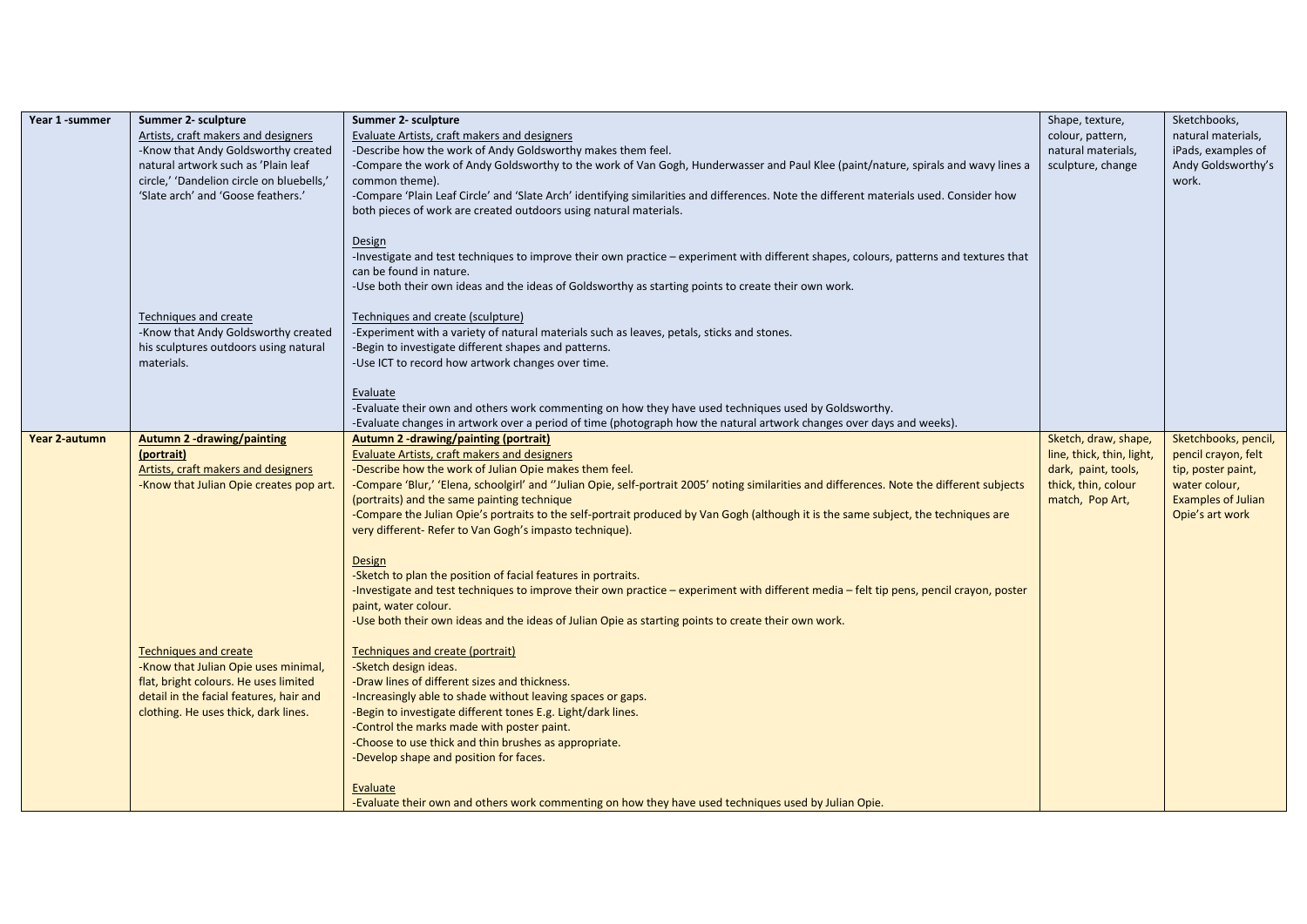| Year 2 - spring | Spring 1 -painting                       | <b>Spring 1 -painting</b>                                                                                                               | Sketch, paint, tools, | Sketchbooks, pencil, |
|-----------------|------------------------------------------|-----------------------------------------------------------------------------------------------------------------------------------------|-----------------------|----------------------|
|                 | Artists, craft makers and designers      | Evaluate Artists, craft makers and designers                                                                                            | thick, thin, colour   | pencil crayon, felt  |
|                 | -Know that Piet Mondrian and Mark        | -Describe how the work of Mondrian and Rothko makes them feel.                                                                          | mix, primary colours, | tip, poster paint,   |
|                 | Rothko are both abstract artists         | -Compare Mondrian's composition with Red, Blue and Yellow 1929 with composition with Yellow, Blue and Red 1937-42. Identify             | secondary colours,    | water colour,        |
|                 | -Know that Mondrian often used           | similarities and differences. Note the same painting style and technique.                                                               | shade, tint,          | Examples of          |
|                 | primary colours in his work.             | -Compare the work of Mondrian and Rothko to the wok of artists previously studied. (Opie, Van Gogh, Klee) Note that their work is       |                       | Mondrian's and       |
|                 | -Know that Rothko's work captured        | abstract and does not accurately represent the subject matter.                                                                          |                       | Rothko's art work.   |
|                 | human emotions                           |                                                                                                                                         |                       |                      |
|                 | -Know how to create primary colours.     | Design (Mondrian)                                                                                                                       |                       |                      |
|                 | -Know how to create tints and shades.    | -Sketch to plan the position of horizontal and vertical lines.                                                                          |                       |                      |
|                 |                                          | -Plan where blocks of primary colours will be used.                                                                                     |                       |                      |
|                 |                                          | -Investigate and test techniques to improve their own practice - experiment with different media - felt tip pens, pencil crayon, poster |                       |                      |
|                 |                                          | paint, water colour.                                                                                                                    |                       |                      |
|                 |                                          | -Use both their own ideas and the ideas of Piet Mondrian as starting points to create their own work.                                   |                       |                      |
|                 |                                          | Design (Rothko)                                                                                                                         |                       |                      |
|                 |                                          | -Plan where colours will be used and how these colours will be created.                                                                 |                       |                      |
|                 |                                          | -Investigate and test techniques to improve their own practice - investigate creating secondary colours, adding black and white to      |                       |                      |
|                 |                                          | create tints and shades                                                                                                                 |                       |                      |
|                 |                                          | -Use both their own ideas and the ideas of Mark Rothko as starting points to create their own work.                                     |                       |                      |
|                 |                                          | Techniques and create (painting)                                                                                                        |                       |                      |
|                 |                                          | -Identify primary and secondary colours by name.                                                                                        |                       |                      |
|                 |                                          | -Mix paint to create all the secondary colours and predict the outcomes.                                                                |                       |                      |
|                 |                                          | -Begin to mix colour tints and shades by adding white or black.                                                                         |                       |                      |
|                 |                                          | -Experiment in lightening and darkening with and without the use of white or black.                                                     |                       |                      |
|                 |                                          | Evaluate                                                                                                                                |                       |                      |
|                 |                                          | -Evaluate their own and others work commenting on how they have used techniques used by Piet Mondrian and Mark Rothko.                  |                       |                      |
|                 | <b>Spring 2- painting</b>                | <b>Spring 2- painting</b>                                                                                                               |                       |                      |
|                 | Artists, craft makers and designers      | <b>Evaluate Artists, craft makers and designers</b>                                                                                     |                       |                      |
|                 | -Know that Rousseau painted 'Tiger in    | -Describe how Tiger in a Tropical Storm makes them feel.                                                                                |                       |                      |
|                 | a Tropical Storm'.                       | -Compare Tiger in a Tropical Storm to a picture/ video of a jungle.                                                                     |                       |                      |
|                 | -Know that Rousseau painted              | -Compare Tiger in a Tropical Storm and Bouquet of flowers identifying similarities and differences. Note the different subjects (a      |                       |                      |
|                 | 'Bouquet of Flowers' and 'Self Portrait' | jungle and vase of flowers) and the same painting technique - controlled brush strokes make objects appear outlined.                    |                       |                      |
|                 | <b>Techniques and create</b>             | <b>Design</b>                                                                                                                           |                       |                      |
|                 | -Know that in some of his famous         | -Investigate and test techniques to improve their own practice (creating different tints and shades of green).                          |                       |                      |
|                 | jungle pieces he used over 50 shades     | -Sketch to plan the position of trees, plants and leaves for a jungle painting.                                                         |                       |                      |
|                 | of green and that he added one layer     | -Use both their own ideas and the ideas of Henri Rousseau as starting points to create their own work.                                  |                       |                      |
|                 | of paint at a time creating lots of      | Techniques and create (painting)                                                                                                        | Sketch, Paint, tools, | Sketchbooks, pencil, |
|                 | layers                                   | -Mix paint to create all the secondary colours and predict the outcomes.                                                                | thick, thin, colour   | paint, Examples of   |
|                 |                                          | -Begin to mix colour tints and shades by adding white or black.                                                                         | mix, primary colours, | Rousseau's work      |
|                 |                                          | -Experiment in lightening and darkening with and without the use of white or black.                                                     | secondary colours,    |                      |
|                 |                                          | -Reproduce the colours of different objects with increasing accuracy.                                                                   | shade, tint, abstract |                      |
|                 |                                          | -Continue to control the types of marks made with a range of painting techniques: layering, mixing.                                     |                       |                      |
|                 |                                          | Evaluate                                                                                                                                |                       |                      |
|                 |                                          | -Evaluate their own and others work commenting on how they have created different tints and shades of green.                            |                       |                      |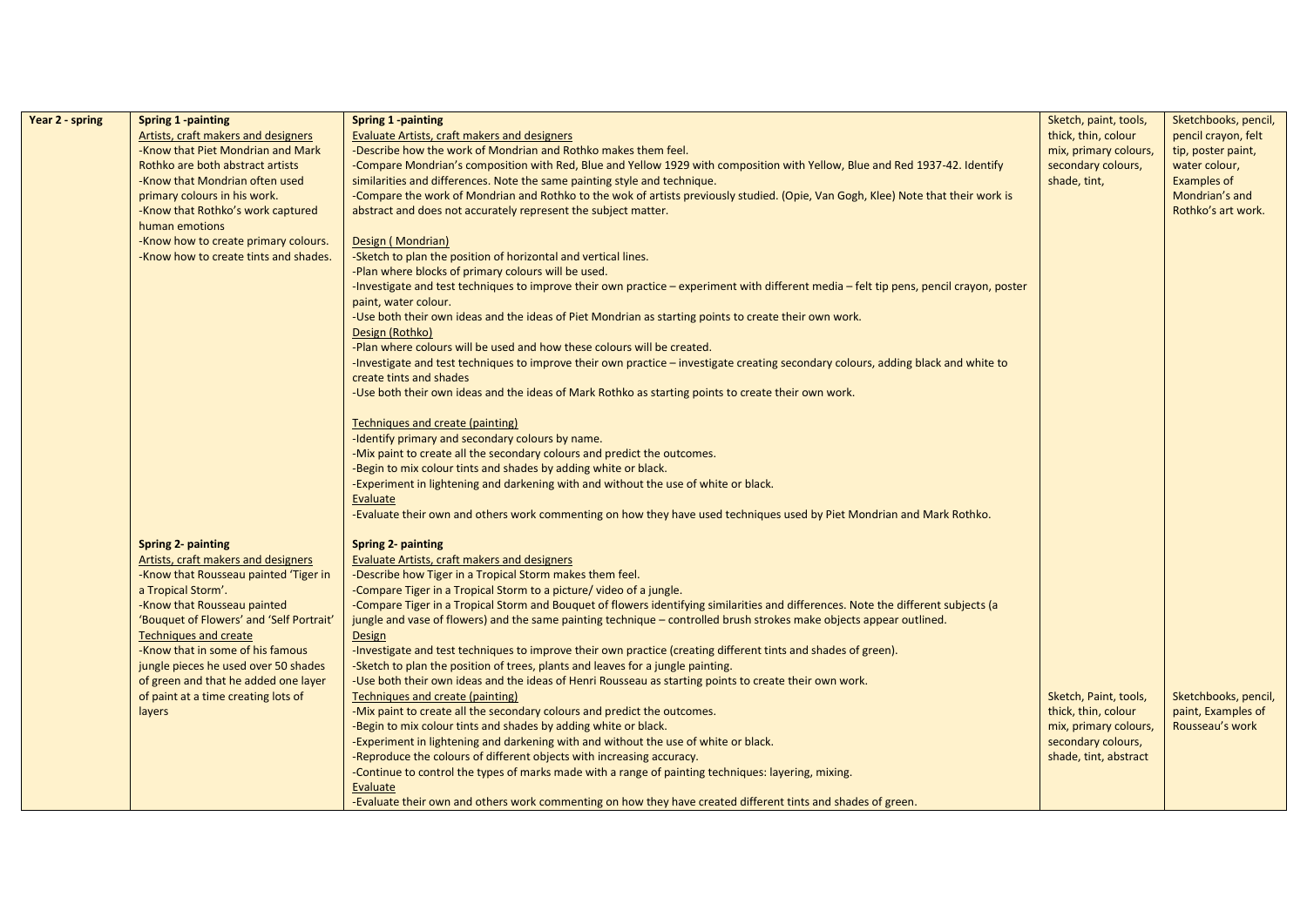| Year 2 -summer | <b>Summer 2- sculpture</b><br>Artists, craft makers and designers<br>-Know Courtney Mattison created a<br>series of pieces called 'Our Changing<br>Seas' and is inspired by coral reefs.                                                        | <b>Summer 2- sculpture</b><br>Evaluate Artists, craft makers and designers<br>-Describe how samples of 'Our Changing Seas' makes them feel - refer to Mattison's belief that we should conserve our seas and<br>protect our coral reefs.<br>-Compare examples from the 'Changing Seas' collection, identifying similarities and differences. Note the similarities in form and<br>textures.<br>-Compare sculptures created by Mattison to the work of Andy Goldsworthy - Both use art to represent changes in the environment<br>although different materials used.<br>Design<br>-Investigate and test techniques to improve their own practice - experiment with different shapes, form, colours, patterns and<br>textures that can be found in coral reef.<br>-Use both their own ideas and the ideas of Courtney Mattison as starting points to create their own work. | Shape, texture, form,<br>colour, pattern,<br>sculpture                                                      | Sketchbooks,<br>pencils, clay, clay<br>tools, paint,<br><b>Examples of</b><br><b>Courtney Mattison's</b><br>work                                          |
|----------------|-------------------------------------------------------------------------------------------------------------------------------------------------------------------------------------------------------------------------------------------------|---------------------------------------------------------------------------------------------------------------------------------------------------------------------------------------------------------------------------------------------------------------------------------------------------------------------------------------------------------------------------------------------------------------------------------------------------------------------------------------------------------------------------------------------------------------------------------------------------------------------------------------------------------------------------------------------------------------------------------------------------------------------------------------------------------------------------------------------------------------------------|-------------------------------------------------------------------------------------------------------------|-----------------------------------------------------------------------------------------------------------------------------------------------------------|
|                | <b>Techniques and create</b><br>-Know that Mattison works with clay<br>to create sculptures. She sculpts<br>hollow forms by pinching together<br>coils of clay and using simple tools like<br>chopsticks and wire brushes to create<br>texture. | Techniques and create (sculpture)<br>-Use malleable media such as clay to create an imaginary or realistic form.<br>-Manipulate malleable materials in a variety of ways including rolling, pinching and carving.<br>-Demonstrate experience in surface patterns and textures and use them when appropriate.<br>Evaluate<br>-Evaluate their own and others work commenting on how they have used techniques used by Mattison.                                                                                                                                                                                                                                                                                                                                                                                                                                             |                                                                                                             |                                                                                                                                                           |
| Year 3 -autumn | Autumn 1- drawing<br>Artists, architects and designers<br>-Know that Frank Lloyd Wright was an<br>American architect.                                                                                                                           | Autumn 1- drawing<br>Evaluate Artists, architects and designers<br>-Compare Frank Lloyd. Wright's buildings 'Falling Water,' 'Robie House' and 'Taliesin'- identify similarities and differences (geometric<br>shapes, repeated shapes, (pattern) clean lines).<br>-Compare Frank Lloyd. Wright's buildings to buildings designed by Hunderwasser - 'Ronald Mcdonald Haus' and 'Kuchibauer Tower.'<br>Identify similarities and differences. (Hunderwasser opposed straight lines both drew inspiration from nature).<br>Design<br>-Investigate geometric shapes which can be found in our own environment - photograph using iPads.<br>-Sketch own Wright inspired buildings paying attention to the use of geometric shapes.<br>-Use both their own ideas and the ideas of Frank Lloyd Wright as starting points to create their own work.                              | Describe,<br>experiment,<br>technique, create,<br>line, shape, pattern,<br>perspective, scale,<br>architect | iPads, Sketchbooks,<br>pencils, examples of<br>Wrights<br>architecture, pencils<br>https://franklloydwr<br>ight.org/virtual-<br>classroom-activity-<br>1/ |
|                | <b>Techniques and create</b><br>-Know that Frank Lloyd Wright was<br>inspired by nature and geometric<br>shapes.<br>-Know that objects/shaped have a<br>third dimension.                                                                        | Techniques and create (painting)<br>-Develop intricate patterns of geometric shapes when drawing.<br>-Use different grades of pencil shade to show different tone.<br>-Begin to show an awareness of objects having a third dimension and perspective.<br>-Annotate sketches identifying shapes and patterns.<br>Evaluate<br>-Evaluate their own and others work commenting on how they have used techniques used by Frank Lloyd Wright.                                                                                                                                                                                                                                                                                                                                                                                                                                  |                                                                                                             |                                                                                                                                                           |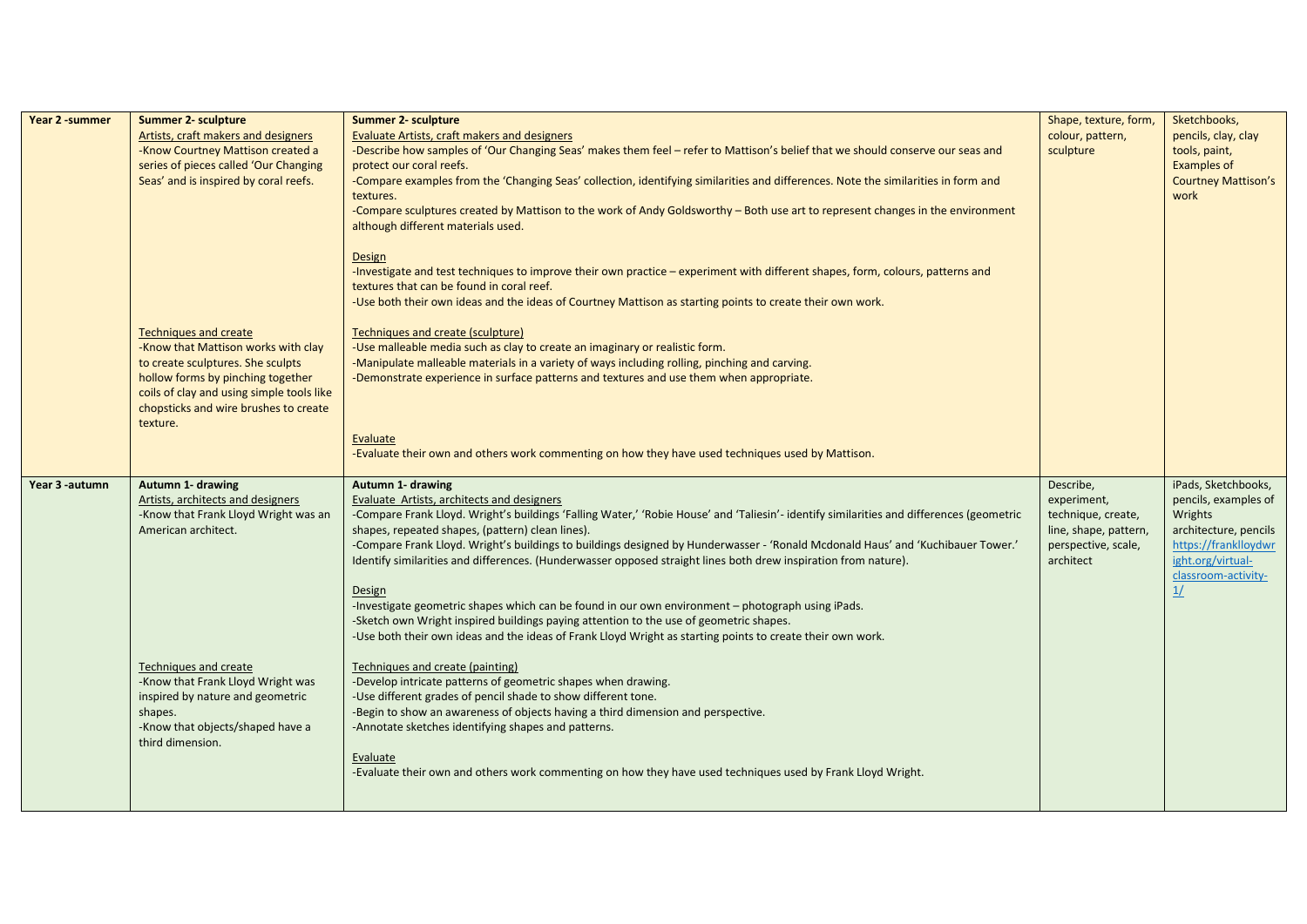| Autumn 2- painting, charcoal<br>Artists, architects and designers<br>-Know that cave paintings have been<br>discovered around the world.                                                                                                    | Autumn 2- painting, charcoal<br><b>Evaluate Artists, architects and designers</b><br>-Compare a range of cave paintings that have been discovered around the world. Identify similarities and differences and consider<br>how the similarities could have occurred when they are spread around the world.<br>-Consider how the paint was made and how it was applied to the walls.<br>-Consider what the images represented.<br>Design<br>-Investigate and test techniques to improve their own practice - experiment with different shapes, forms and colours (brown, orange<br>and red). Explore using different natural materials to create images.<br>-Sketch to plan the position of images.<br>-Use both their own ideas and the ideas used in a range of cave paintings as starting points to create their own work.                                                                                                                                                                                                                                                                                                                                                                                                                                                                                                                                 | texture, tints, tones,<br>technique,                        | Sketchbooks,<br>examples of cave<br>paintings, charcoal,<br>paint, paper,<br>https://archeologie.<br>culture.fr/lascaux/e<br>$\underline{n}$ |
|---------------------------------------------------------------------------------------------------------------------------------------------------------------------------------------------------------------------------------------------|-------------------------------------------------------------------------------------------------------------------------------------------------------------------------------------------------------------------------------------------------------------------------------------------------------------------------------------------------------------------------------------------------------------------------------------------------------------------------------------------------------------------------------------------------------------------------------------------------------------------------------------------------------------------------------------------------------------------------------------------------------------------------------------------------------------------------------------------------------------------------------------------------------------------------------------------------------------------------------------------------------------------------------------------------------------------------------------------------------------------------------------------------------------------------------------------------------------------------------------------------------------------------------------------------------------------------------------------------------------|-------------------------------------------------------------|----------------------------------------------------------------------------------------------------------------------------------------------|
| Techniques and create<br>-Know that images depict the lives and<br>times of people who lived in the caves.<br>-Know how to create tints and shades<br>using a range of colours.                                                             | Techniques and create (painting/charcoal)<br>-Demonstrate increasing control with the types of marks made using natural materials such as twigs and feathers and charcoal.<br>-Compare Courtney Mattison's 'The Changing Seas' to examples of cave paintings, identifying similarities and differences. (Both reflect<br>what is going on the world but very different techniques are used – sculpture and painting).<br>-Experiment with different effects and textures, blocking in colour, washes, thickened paint and textural effects<br>-Use a range of brushes to create different effects e.g. flat brush for painting large areas and blending and a smaller brush for outlines<br>-Mix colour, tints and shades with increasing confidence - focus upon red, orange and brown. Annotate sketchbooks to show what they<br>had to do to create different tints and shades.<br>-Sketch different images in sketchbooks using charcoal.<br>-Annotate sketches, identifying what can be seen (animals, people, weapons etc.) and what do they represent<br>-Experiment with drawing and painting on different textures such as smooth and scrunched up paper.<br>Evaluate<br>-Evaluate their own and others work commenting on how they have used Stone Age techniques.<br>-Evaluate and compare drawing on textured paper to drawing on smooth paper. |                                                             |                                                                                                                                              |
| Sculpture-clay<br>Artists, architects and designers<br>-Know that clay pots were used in the<br>Stone Age to cook food and store<br>things in.<br>Techniques and create<br>-Know how to create a 'pinch pot'<br>from a single ball of clay. | Sculpture - clay<br>Evaluate Artists, architects and designers<br>-Consider then describe how Stone Age clay pots were formed.<br>-Compare Stone Age clay pots to storage containers used today.<br>Design<br>This activity will be part of 'Stone Age Experience' Children will not be designing their pots but will have the opportunity to explore the<br>techniques used during this period of time before creating their own clay pots.<br>Techniques and create (painting)<br>-Continue to explore carving as a form of 3D art.<br>-Using malleable materials, produce larger ware using pinch techniques.<br>Evaluate<br>-Evaluate their own and others work commenting on how they have used techniques used by Stone Age people.                                                                                                                                                                                                                                                                                                                                                                                                                                                                                                                                                                                                                   | Sculpture, form,<br>malleable, roll,<br>knead, shape, pinch | Clay, clay tools<br>'Enrichment<br>through<br>archaeology' visitor                                                                           |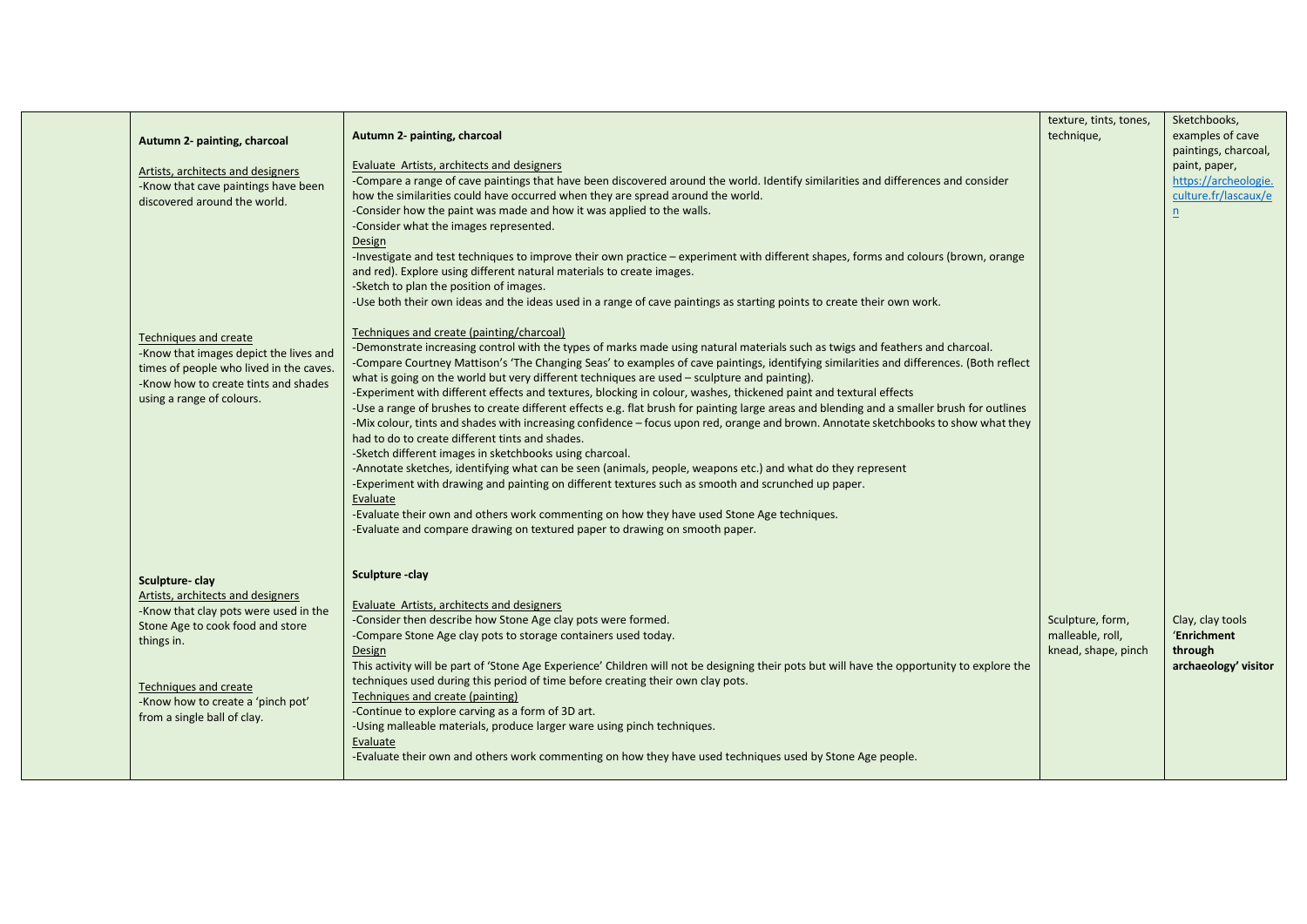| Year 3 -spring | <b>Spring 2-printing</b>                          | <b>Spring 2-printing</b>                                                                                                                                                     | Mono print,          | Sketchbooks, pencil, |
|----------------|---------------------------------------------------|------------------------------------------------------------------------------------------------------------------------------------------------------------------------------|----------------------|----------------------|
|                |                                                   |                                                                                                                                                                              | impressed printing,  | oil pastel, poster   |
|                | Artists, architects and designers                 | Evaluate artists, architects and designers                                                                                                                                   | repeated pattern,    | paint, stylo foam,   |
|                | -Know that Andy Warhol creates Pop                | -Describe how the work of Andy Warhol makes them feel.                                                                                                                       | Pop Art              | biro, Examples of    |
|                | Art                                               | -Compare 'Campbell Soup Cans' and 'Marilyn Monroe' noting similarities and differences. Note the different subjects and the same                                             |                      | Warhol's work.       |
|                |                                                   | painting technique                                                                                                                                                           |                      |                      |
|                |                                                   | -Compare Andy Warhol's 'Marilyn' to the self-portraits produced by Julian Opie (different techniques (paint/printing) but both classed<br>as Pop Art).                       |                      |                      |
|                |                                                   |                                                                                                                                                                              |                      |                      |
|                |                                                   | Design                                                                                                                                                                       |                      |                      |
|                |                                                   | -Sketch to plan the shape of an ammonite.                                                                                                                                    |                      |                      |
|                |                                                   | -Investigate and test techniques to improve their own practice - experiment with different printing techniques - Mono prints and<br>block printing using an impressed image. |                      |                      |
|                |                                                   | -Use both their own ideas and the ideas of Andy Warhol as starting points to create their own work.                                                                          |                      |                      |
|                |                                                   |                                                                                                                                                                              |                      |                      |
|                | <b>Techniques and create</b>                      | Techniques and create (portrait)                                                                                                                                             |                      |                      |
|                | -Know that Andy Warhol is a print                 | -Sketch design ideas take inspiration from ammonites.                                                                                                                        |                      |                      |
|                | maker.                                            | -Replicate patterns observed in natural or built environments. E.g. ammonites                                                                                                |                      |                      |
|                | -Know what mono printing and block                | -Continue to explore mono printing.                                                                                                                                          |                      |                      |
|                | printing is.                                      | -Create printing blocks using an impressed method.                                                                                                                           |                      |                      |
|                |                                                   | -Create repeating patterns using block printing and two or more colours.                                                                                                     |                      |                      |
|                |                                                   | Evaluate                                                                                                                                                                     |                      |                      |
|                |                                                   | -Evaluate their own and others work commenting on how they have used techniques used by Andy Warhol.                                                                         |                      |                      |
| Year 3 -summer | Summer 2-drawing, water colour                    | Summer 2-drawing, water colour                                                                                                                                               | Sketch, shape, line, | Sketchbook, pencil,  |
|                | Artists, architects and designers                 | <b>Evaluate Artists, architects and designers</b>                                                                                                                            | colour wash,         | black biro,          |
|                | -Know that Quentin Blake is an                    | -Describe how the work of Quentin Blake makes them feel.                                                                                                                     | technique,           | watercolours,        |
|                | illustrator.                                      | -Compare the style of Quentin Blake's illustrations to the illustrations of Oliver Jeffers, Axel Scheffler and Helen Beatrix Potter.                                         | illustration         | Examples of Blakes,  |
|                |                                                   | -Compare the work of 'illustrators' to the work of 'painters' and 'print makers.' Refer back through sketchbook. (drawing -using lines                                       |                      | Jeffers, Schefflers  |
|                | <b>Techniques and create</b>                      | to create a design whilst painting and printmaking involves using a wet medium and often includes a variety of colours).                                                     |                      | and potters work.    |
|                | -Know that much of Quentin Blake's                |                                                                                                                                                                              |                      |                      |
|                | work is drawn with black ink and that             | Design                                                                                                                                                                       |                      |                      |
|                | when colour is added, he uses                     | -Investigate and test techniques to improve their own practice (drawing with black ink, using watercolour to add colour, use                                                 |                      |                      |
|                | watercolour over the ink.                         | exaggeration as a tool in their own drawings).                                                                                                                               |                      |                      |
|                | -Know that Quentin Blake uses                     | -Sketch to plan the position of images.                                                                                                                                      |                      |                      |
|                | exaggeration to convey an action or<br>intention. | -Use both their own ideas and the ideas of Quentin Blake as starting points to create their own work.<br>Techniques and create                                               |                      |                      |
|                |                                                   | -Use sketches to produce a final piece of work.                                                                                                                              |                      |                      |
|                |                                                   | -Organise line, shape and colour to represent figures and forms in movemen.t                                                                                                 |                      |                      |
|                |                                                   | -Show facial expressions and body language in their sketches.                                                                                                                |                      |                      |
|                |                                                   | -Annotate sketches.                                                                                                                                                          |                      |                      |
|                |                                                   | -Demonstrate increasing control with the types of marks made.                                                                                                                |                      |                      |
|                |                                                   | -Experiment with different paint effects - colour washes.                                                                                                                    |                      |                      |
|                |                                                   | Evaluate                                                                                                                                                                     |                      |                      |
|                |                                                   | -Evaluate their own and others work commenting on how they have used techniques used by Quentin Blake.                                                                       |                      |                      |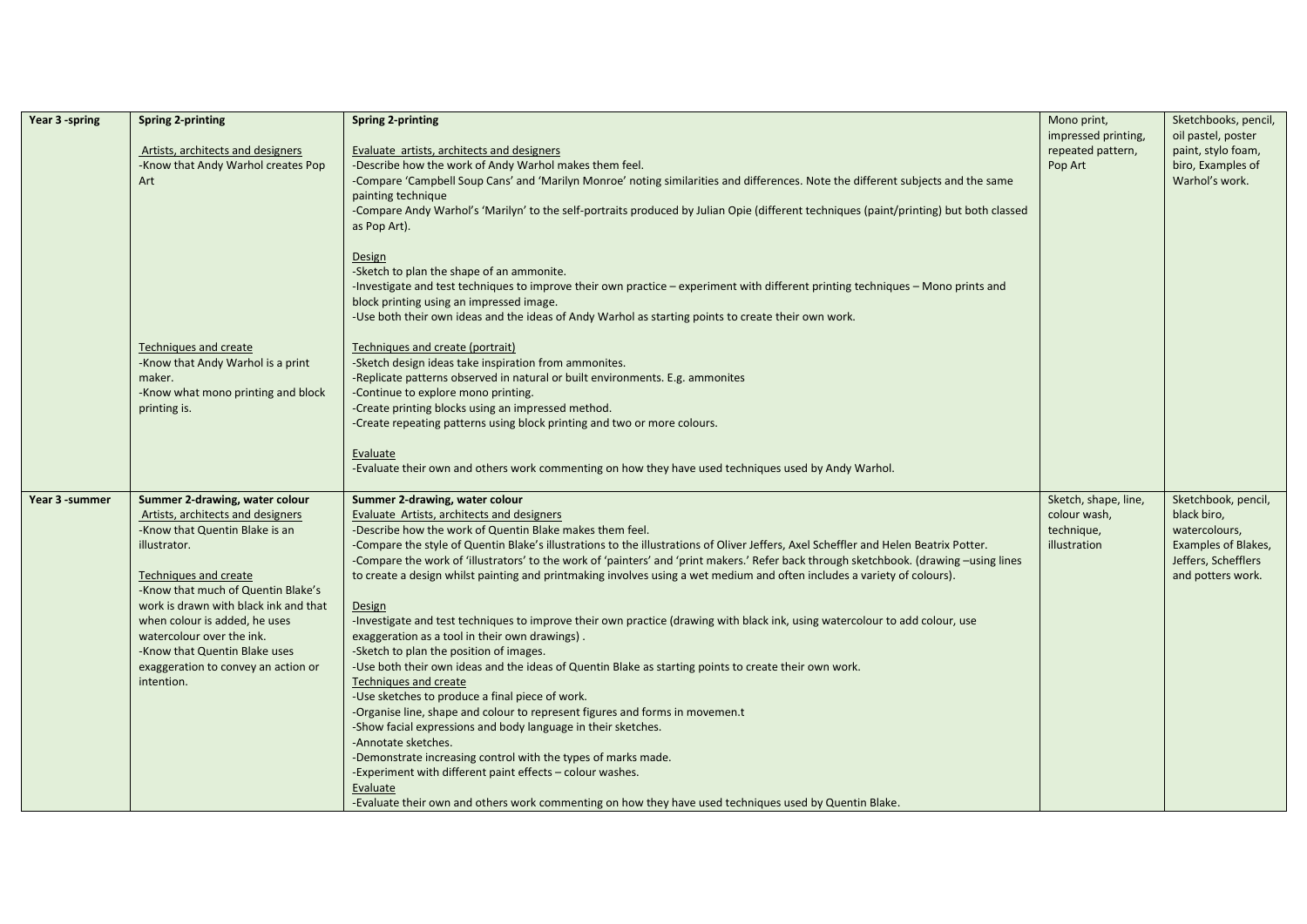| Year 4-autumn | Autumn 1-sculpture, clay                | Autumn 1-sculpture, clay                                                                                                            | Sculpture, form,      | Clay, clay tools,    |
|---------------|-----------------------------------------|-------------------------------------------------------------------------------------------------------------------------------------|-----------------------|----------------------|
|               |                                         |                                                                                                                                     | malleable, roll,      | sketchbooks,         |
|               | Artists, architects and designers       | Evaluate Artists, architects and designers                                                                                          | knead, shape,         | examples of Roman    |
|               | -Know that clay pots were used in       | -Consider then describe how Roman clay pots were formed.                                                                            |                       | pots, Examples of    |
|               | Roman times to cook food and store      | -Compare Roman clay pots to Stone Age clay pots.                                                                                    |                       | Elizabeth Fritsch's  |
|               | things in.                              | -Compare Roman clay pots to clay pots designed by Elizabeth Fritch.                                                                 |                       | pots                 |
|               | -Know that Elizabeth Fritsch creates    |                                                                                                                                     |                       |                      |
|               | coil pots.                              | Design                                                                                                                              |                       |                      |
|               |                                         | -Investigate and test techniques to improve their own practice - coil building technique.                                           |                       |                      |
|               |                                         | -Use both their own ideas and the ideas and techniques used by the Romans and Elizabeth Fritsch.                                    |                       |                      |
|               | <b>Techniques and create</b>            | Techniques and create (Sculpture)                                                                                                   |                       |                      |
|               | -Know how to create a 'coil pot' from   | -Make a slip to join two pieces of clay.                                                                                            |                       |                      |
|               | a single ball of clay.                  | -Using malleable materials, produce larger ware using coil techniques.                                                              |                       |                      |
|               | -Know that Roman's chose to engrave     | -Develop an understanding of different ways of finishing work E.g. paint, glaze and engrave.                                        |                       |                      |
|               | their pots rather than paint them.      |                                                                                                                                     |                       |                      |
|               |                                         | Evaluate                                                                                                                            |                       |                      |
|               |                                         | -Evaluate their own and others work commenting on how they have used techniques used by both the Romans and Elizabeth Fritsch.      |                       |                      |
| Year 4-spring | Spring 1- painting                      | Spring 1- painting                                                                                                                  | Impressionism,        | Sketchbooks,         |
|               | Artists, architects and designers       | Evaluate Artists, architects and designers                                                                                          | complimentary         | examples of          |
|               | -Know that Claude Monet painted 'The    | -Describe how 'The Japanese Footbridge' makes them feel.                                                                            | colours, light, dark, | Monet's work, paint, |
|               | Japanese Footbridge, 1899'.             | -Compare 'The Japanese Footbridge' and 'Sun flower bouquet' identifying similarities and differences. Note the different subjects   | tint, tone, broken    | brushes, pencils     |
|               | -Know that Claude Monet painted 'Sun    | (water lily pond and sunflowers) and the same painting technique (broken colour, short brush strokes, stippling, hatching, cross    | colours, stippling,   |                      |
|               | flower bouquet' and 'Self Portrait with | hatching, dry brushing and scratching into paint).                                                                                  | hatching, cross       |                      |
|               | beret'.                                 | -Compare Monet's work to the work of previous artists by using sketchbook to identify similarities and differences.                 | hatching, dry         |                      |
|               |                                         |                                                                                                                                     | brushing              |                      |
|               |                                         | Design                                                                                                                              |                       |                      |
|               |                                         | -Investigate and test technique which create the effect of 'broken colour' to improve their own practice (hatching, cross hatching, |                       |                      |
|               |                                         | stippling, dry brushing, scratching paint).                                                                                         |                       |                      |
|               |                                         | -Sketch to plan the position of water lilies and bridge for a 'Japanese Bridge' painting.                                           |                       |                      |
|               |                                         | -Use both their own ideas and the ideas of Monet as starting points to create their own work.                                       |                       |                      |
|               | Techniques and create                   | Techniques and create (painting)                                                                                                    |                       |                      |
|               | -Know that Claude Monet used broken     | -Confidently control types of marks made E.g. short, hatching, cross hatching.                                                      |                       |                      |
|               | colour and short, quick brush strokes   | -Experiment with different effects and textures including those previously learnt.                                                  |                       |                      |
|               | to show light and colour, creating an   | -Use light and dark within painting and begin to show an understanding of complimentary colours.                                    |                       |                      |
|               | impressionistic style rather than a     | -Create all the colours that they need through mixing.                                                                              |                       |                      |
|               | detailed one. (as they often painted    | -Mix colour, tints and shades with increasing confidence.                                                                           |                       |                      |
|               | outside, brush strokes had to be quick  | Evaluate                                                                                                                            |                       |                      |
|               | as paint dries quickly).                | -Evaluate their own and others work commenting on how they have used techniques used by Claude Monet.                               |                       |                      |
|               |                                         |                                                                                                                                     |                       |                      |
|               |                                         |                                                                                                                                     |                       |                      |
|               |                                         |                                                                                                                                     |                       |                      |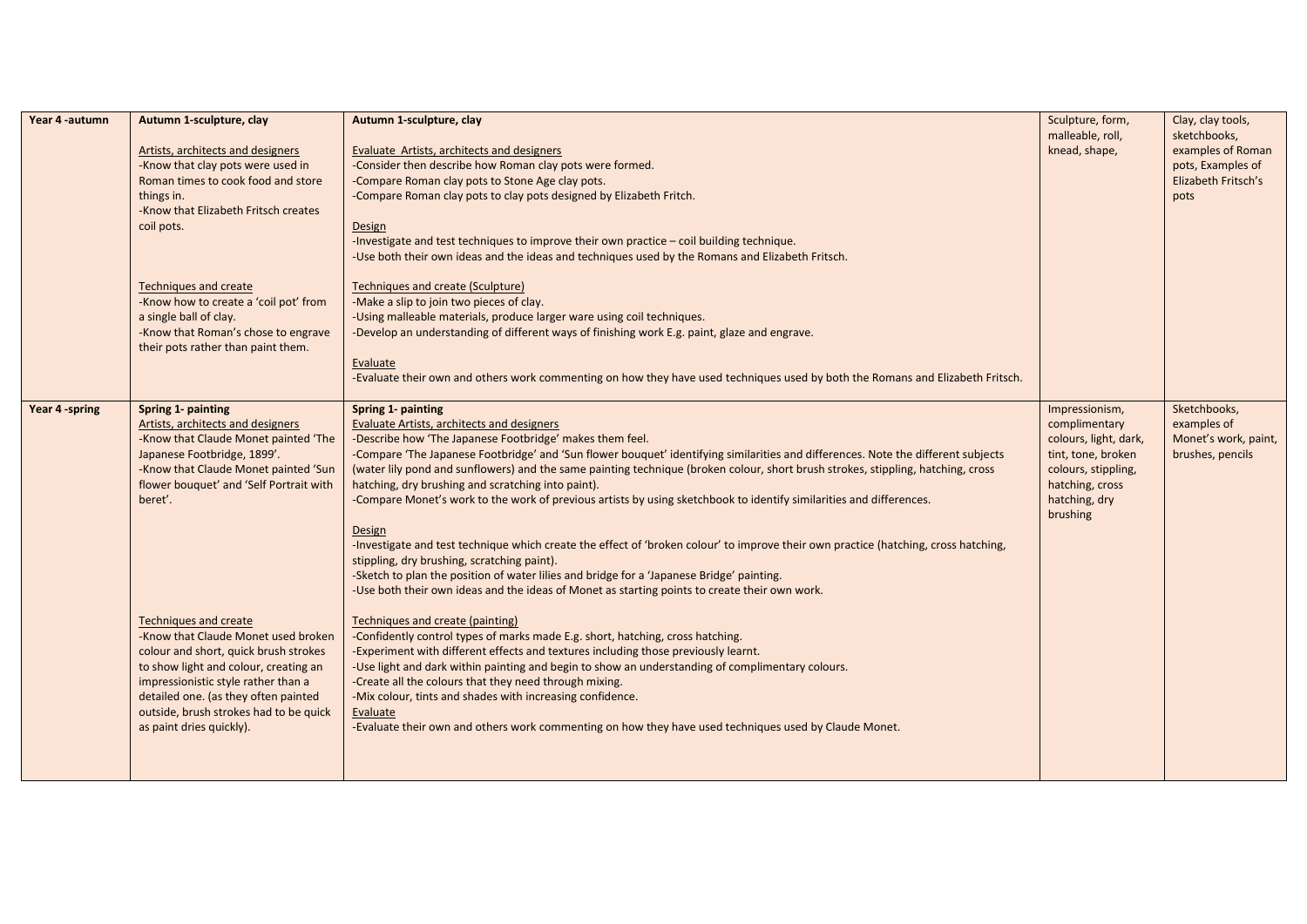| Year 4 - summer | Summer 1- sculpture                              | Summer 1- sculpture                                                                                                                                             | Pop Art, shape, form, | Sketchbooks, pencil, |
|-----------------|--------------------------------------------------|-----------------------------------------------------------------------------------------------------------------------------------------------------------------|-----------------------|----------------------|
|                 |                                                  |                                                                                                                                                                 | pattern, repetition   | examples of Viking   |
|                 | Artists, architects and designers                | <b>Evaluate Artists, architects and designers</b>                                                                                                               |                       | brooches, examples   |
|                 | -Know that Viking brooches could be              | -Compare Viking brooches to the brooches designed by Yayoi Kusama.                                                                                              |                       | of Kusama's          |
|                 | ornamental or have a practical                   | -Compare examples of Kusama's Pop Art work with Warhol's (bright colours and repetition of images).                                                             |                       | brooches, clay, clay |
|                 | function such as fastening clothes.              |                                                                                                                                                                 |                       | tools, acrylic paint |
|                 | They could symbolise status, wealth              | Design                                                                                                                                                          |                       |                      |
|                 | and religion.<br>-Know that Yayoi Kusama designs | -Investigate and test techniques to improve their own practice.<br>-Use both their own ideas and the ideas and techniques used by the Vikings and Yayoi Kusama. |                       |                      |
|                 | brooches and is sometimes called 'The            | <b>Techniques and create (Sculpture)</b>                                                                                                                        |                       |                      |
|                 | Princess of Polka Dots'.                         | -Using malleable materials, produce a brooch shape by shaping and forming the clay.                                                                             |                       |                      |
|                 | -Know that Kusama creates Pop Art.               | -Produce intricate patterns and textures in malleable media.                                                                                                    |                       |                      |
|                 |                                                  | -Develop an understanding of different ways of finishing work E.g. paint, glaze.                                                                                |                       |                      |
|                 | <b>Techniques and create</b>                     | Evaluate                                                                                                                                                        |                       |                      |
|                 | -Know how to create a brooch from a              | -Evaluate their own and others work commenting on how they have used techniques used by both the Vikings and Yayoi Kusama.                                      |                       |                      |
|                 | slab of clay.                                    |                                                                                                                                                                 |                       |                      |
|                 | -Know that Kusama is known for her               |                                                                                                                                                                 |                       |                      |
|                 | use of polka dots.                               |                                                                                                                                                                 |                       |                      |
|                 | Summer 2- drawing collage                        | Summer 2- drawing collage                                                                                                                                       |                       |                      |
|                 | Artists, architects and designers                | <b>Evaluate Artists, architects and designers</b>                                                                                                               |                       |                      |
|                 | -Know that Antoni Gaudi is an                    | -Compare Gaudi's buildings 'Casa Batllo', 'The Sagrada Familia' and 'Casa Mila'.                                                                                | Describe,             | Sketchbooks, pencil, |
|                 | architect.                                       | -Compare Gaudi's buildings to buildings designed by Frank Lloyd Wright- 'Falling Water,' 'Robie House' and 'Taliesin'. Identify                                 | experiment,           | examples of Gaudi's  |
|                 | -Know that Gaudi designed 'Casa                  | similarities and differences. (Gaudi, like Hunderwasser, -refer back to Year 1- opposed straight lines and sharp corners both drew                              | technique, create,    | work, coloured       |
|                 | Batllo', 'The Sagrada Familia' and 'Casa         | inspiration from nature).                                                                                                                                       | shape, collage,       | paper and card, glue |
|                 | Mila'.                                           |                                                                                                                                                                 | mosaic, architect     |                      |
|                 |                                                  | Design                                                                                                                                                          |                       |                      |
|                 |                                                  | -Sketch own Gaudi inspired mosaics paying attention to the use of natural forms and vibrant colours.                                                            |                       |                      |
|                 |                                                  | -Use both their own ideas and the ideas of Antonio Gaudi as starting points to create their own work.                                                           |                       |                      |
|                 | <b>Techniques and create</b>                     | Techniques and create (collage)                                                                                                                                 |                       |                      |
|                 | -Know that Gaudi designed vibrant,               | -Select and arrange materials for a striking effect                                                                                                             |                       |                      |
|                 | multi-coloured buildings using ceramic           | -Begin creating and experimenting with mosaic                                                                                                                   |                       |                      |
|                 | mosaic tiles and stained glass.                  | -Experiment using different colours                                                                                                                             |                       |                      |
|                 | -To know that Gaudi was inspired by              |                                                                                                                                                                 |                       |                      |
|                 | nature.                                          | Evaluate                                                                                                                                                        |                       |                      |
|                 |                                                  | -Evaluate their own and others work commenting on how they have used techniques used by Gaudi.                                                                  |                       |                      |
|                 |                                                  |                                                                                                                                                                 |                       |                      |
|                 |                                                  |                                                                                                                                                                 |                       |                      |
|                 |                                                  |                                                                                                                                                                 |                       |                      |
|                 |                                                  |                                                                                                                                                                 |                       |                      |
|                 |                                                  |                                                                                                                                                                 |                       |                      |
|                 |                                                  |                                                                                                                                                                 |                       |                      |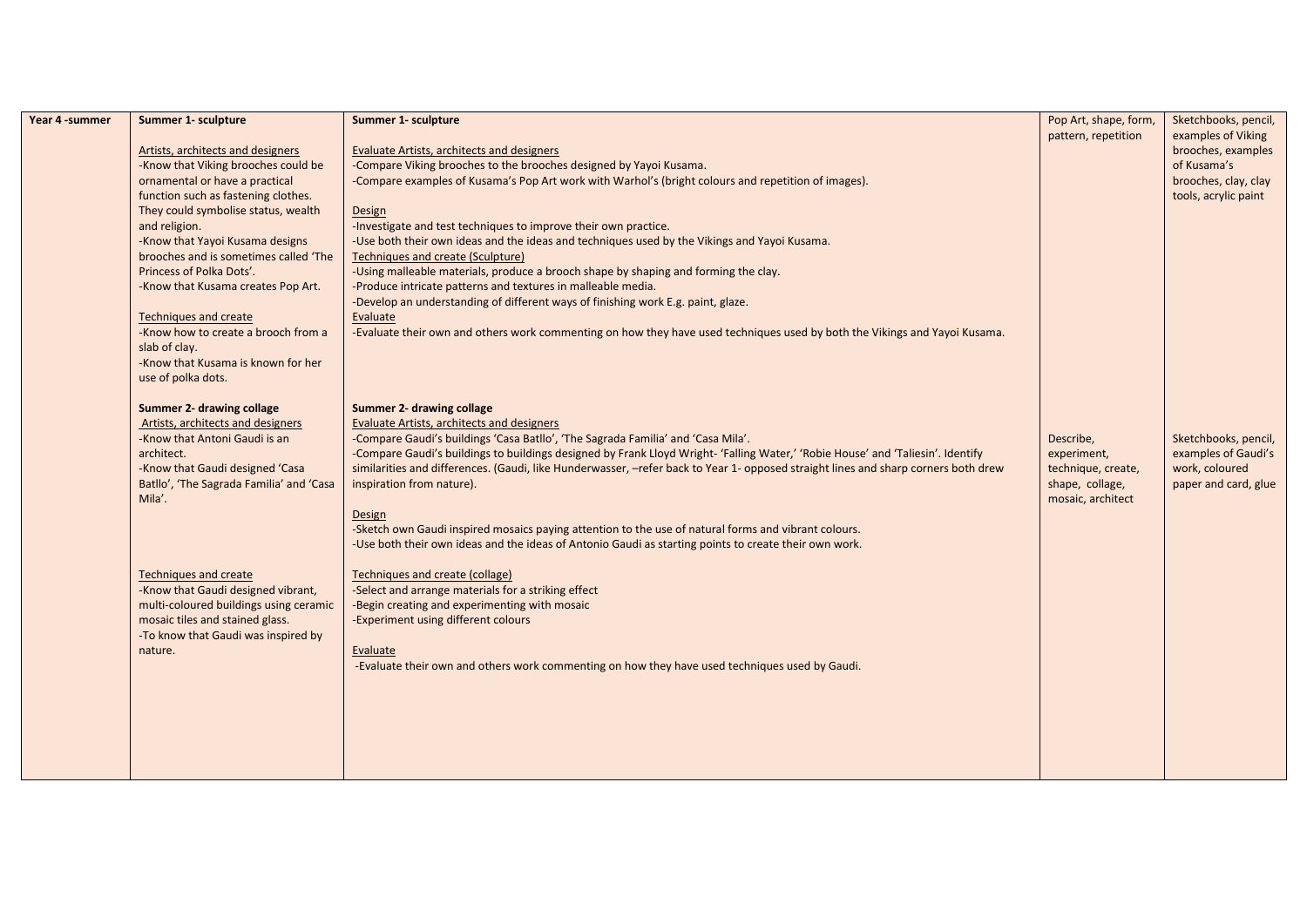| Year 5, Autumn | Autumn 2 - painting<br>Artists, architects and designers<br>-Know that Peter Thorpe created a<br>series of rocket paintings.                                                                                                                                               | Autumn 2 - Painting<br>Evaluate Artists, architects and designers<br>- Describe how the work of Peter Thorpe makes them feel.<br>- Compare examples from the 'Rocket paintings' collection, identifying similarities and differences. Note the abstract backgrounds and<br>use of rockets and planets in the foreground.<br>- Compare Thorpe's work to Starry Night by Van Gogh, identifying similarities and differences. (Abstract art does not have to depict<br>objects such as stars realistically).<br><b>Design</b><br>- Investigate and test techniques to improve their own practice – experiment with different painting techniques – blending, dry<br>brushing, stippling, dripping paint and splattering.<br>-Design a space feature for the foreground.<br>-Use both their own ideas and the ideas of Peter Thorpe as starting points to create their own work. | Complimentary and<br>contrasting colours,<br>tint, tone, shade,<br>abstract | Sketchbooks, pencil,<br>paint, different sized<br>brushes, examples<br>of Peter Thorpe's<br>work |
|----------------|----------------------------------------------------------------------------------------------------------------------------------------------------------------------------------------------------------------------------------------------------------------------------|------------------------------------------------------------------------------------------------------------------------------------------------------------------------------------------------------------------------------------------------------------------------------------------------------------------------------------------------------------------------------------------------------------------------------------------------------------------------------------------------------------------------------------------------------------------------------------------------------------------------------------------------------------------------------------------------------------------------------------------------------------------------------------------------------------------------------------------------------------------------------|-----------------------------------------------------------------------------|--------------------------------------------------------------------------------------------------|
|                | Techniques and create<br>-Know that Peter Thorpe used abstract<br>art as a background then painted a<br>space feature in the foreground.<br>-To know that Peter Thorpe used<br>leftover paint to create his<br>backgrounds. (so that it didn't need to<br>be thrown away). | Techniques and create (painting)<br>- Plan and create different effects and textures with paint.<br>- Experiment using complimentary and contrasting colours (opposite colours on the colour wheel) to make colours look brighter.<br>- Mix colour, tints and shades with confidence.<br>-Start to develop a painting from a drawing.<br>Evaluate<br>-Evaluate their own and others work commenting on how they have used techniques used by Peter Thorpe.                                                                                                                                                                                                                                                                                                                                                                                                                   |                                                                             |                                                                                                  |
| Year 5, Spring | Spring 2 – printing<br>Artists, architects and designers<br>-Know that William Morris was a<br>textile and wallpaper designer.<br>-Know that William Morris was a print<br>maker.                                                                                          | Spring 2 - Printing<br>Evaluate Artists, architects and designers<br>- Describe how the work of William Morris makes them feel.<br>-Compare examples of William Morris's wallpaper designs noting similarities and differences. Note how his patterns were inspired by<br>flowers and plants and are repeated many times.<br>- Compare the style of William Morris's designs to the prints of Andy Warhol. Note similarities and differences. (Note the different<br>subjects but same use of a repeated pattern.<br><b>Design</b><br>-Sketch to plan the design of their wallpaper.<br>-Investigate and test techniques to improve their own practice - experiment with different printing techniques - Impressed and relief<br>printing using a block.<br>-Use both their own ideas and the ideas of William Morris as starting points to create their own work.           | Impressed/relief<br>printing, overlay,<br>repeated pattern                  | Sketchbooks, pencil,<br>printing inks, stylo<br>foam, biro,<br>Examples of Morris's<br>work.     |
|                | Techniques and create<br>-To know what impressed or relief<br>printing is.                                                                                                                                                                                                 | Techniques and create (printing)<br>- Create printing blocks using an impressed or relief method.<br>- Create a repeating pattern.<br>- Print with 2 or more colour overlays.<br>- Create an accurate print design that meets a given criteria. E.g. wallpapers<br>- Collect and record visual information from different sources as well as planning and trying out ideas.<br>Evaluate<br>-Evaluate their own and others work commenting on how they have used techniques used by William Morris.                                                                                                                                                                                                                                                                                                                                                                           |                                                                             |                                                                                                  |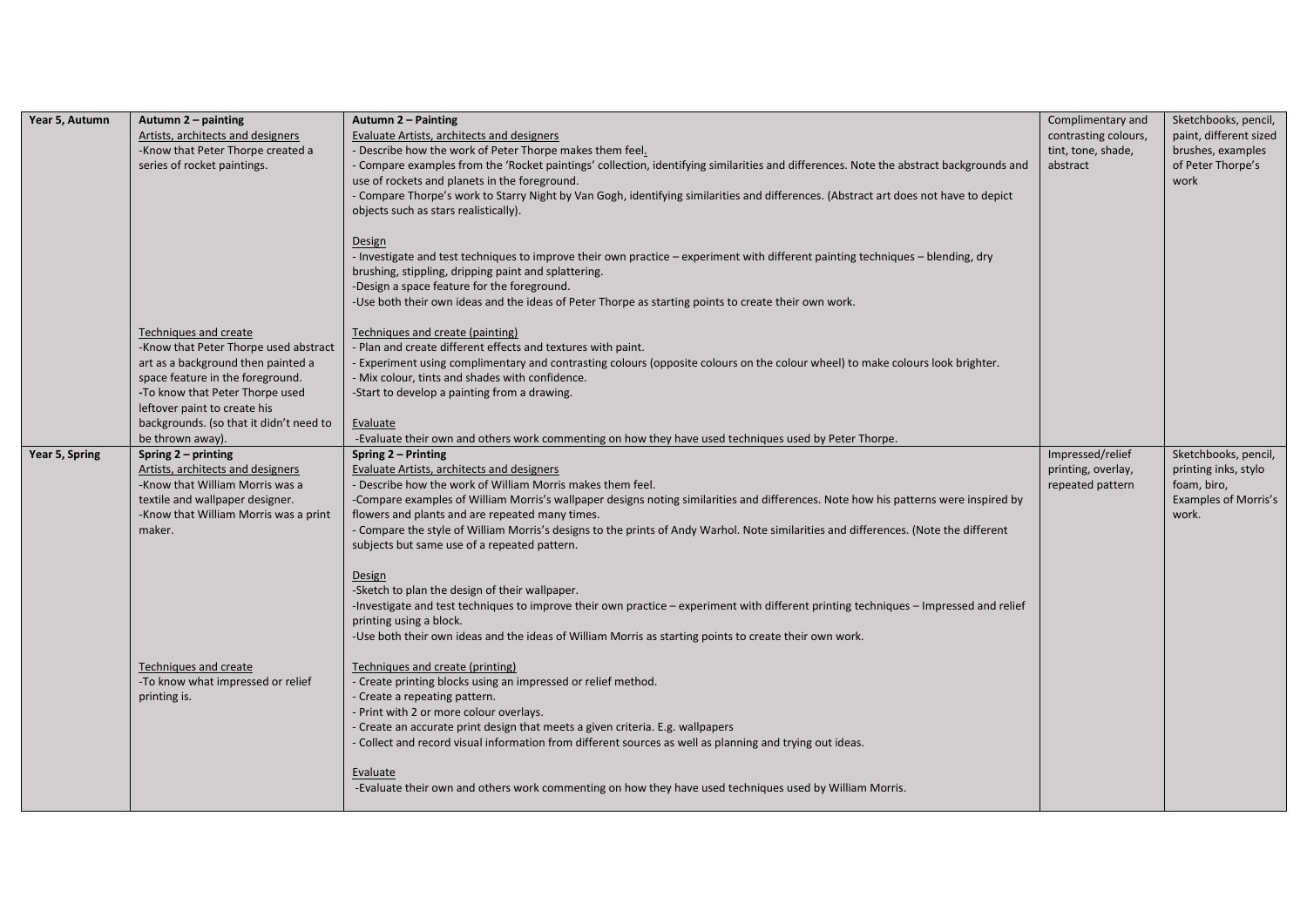| Year 5, Summer | Summer 2, sculpture                                                                                                                                                                                                                                                                                                                                                                                                                                                                                                                              | Summer 2, sculpture                                                                                                                                                                                                                                                                                                                                                                                                                                                                                                                                                                                                                                                                                                                                                                                                                                                                             | Construct, net, form,                                  | Sketchbooks, pencil,                                                                               |
|----------------|--------------------------------------------------------------------------------------------------------------------------------------------------------------------------------------------------------------------------------------------------------------------------------------------------------------------------------------------------------------------------------------------------------------------------------------------------------------------------------------------------------------------------------------------------|-------------------------------------------------------------------------------------------------------------------------------------------------------------------------------------------------------------------------------------------------------------------------------------------------------------------------------------------------------------------------------------------------------------------------------------------------------------------------------------------------------------------------------------------------------------------------------------------------------------------------------------------------------------------------------------------------------------------------------------------------------------------------------------------------------------------------------------------------------------------------------------------------|--------------------------------------------------------|----------------------------------------------------------------------------------------------------|
|                | Artists, architects and designers<br>-Know that the ancient Egyptians are<br>famed for their architecture and were<br>famous for the building of the<br>pyramids.                                                                                                                                                                                                                                                                                                                                                                                | Evaluate Artists, architects and designers<br>-Compare ancient Egyptian pyramids - The Great Pyramid of Giza, The Bent Pyramid and The Pyramid of Djoser (identify similarities<br>and differences).<br>Design<br>-Sketch a design of what the pharaoh's burial site should look like.<br>-Create a 3D model of what the burial site should look like.<br>-Use both their own ideas and the ideas of the ancient Egyptian's as starting points to create their own work.                                                                                                                                                                                                                                                                                                                                                                                                                        | shape, texture                                         | construction<br>materials (card,<br>straws, doweling)<br>Examples of ancient<br>Egyptian pyramids. |
|                | Techniques and create<br>-To know that the pyramids were<br>designed to be noticeable from far<br>away and to last forever.<br>-To know that the outer layer was<br>made from polished limestone to<br>make the pyramid appear white.                                                                                                                                                                                                                                                                                                            | Techniques and create (collage)<br>- Create and combine shapes to create recognisable forms E.g. shapes made from nets<br>- Learn to secure work to continue at a later date<br>- Shape, form, model and construct from observation or imagination<br>Evaluate<br>-Evaluate their own and others work commenting on how they have been influenced by ancient Egyptian beliefs and architecture<br>styles.                                                                                                                                                                                                                                                                                                                                                                                                                                                                                       | Sculpture, form,<br>malleable, roll,                   | clay tools,<br>sketchbooks,                                                                        |
|                | Summer 2, sculpture<br>Artists, architects and designers<br>-Know that Canopic jars were used in<br>ancient Egyptian times to store the<br>pharaoh's internal organs.<br>-To know that each lid was decorated<br>with one of the heads of the four sons<br>of Horus.<br>Techniques and create<br>-Know how to create a 'coil pot' from<br>a single ball of clay.<br>-Know that the details of the face,<br>necklace and head covering were<br>painted black, white and blue.<br>-Know that the text on each jar was<br>incised and painted blue. | Summer 2, sculpture<br>Evaluate artists, architects and designers<br>-Consider then describe how and why Canopic jars were formed.<br>Design<br>-Investigate and test techniques to improve their own practice - coil building technique, hand building/pinching (refer back to<br>previous work in sketchbooks)<br>-Use both their own ideas and the ideas and techniques used previously to create jars.<br>Techniques and create (sculpture)<br>-Make a slip to join two pieces of clay.<br>- Create increasingly complex 3D forms.<br>- Use a wide range of techniques to join, combine and shape clay.<br>-Develop confidence in carving a form.<br>-Demonstrate an understanding of different ways of finishing work E.g. paint, glaze and engrave.<br>Evaluate<br>-Evaluate their own and others work commenting on how they have used techniques used in previous years to create jars. | knead, shape, coil,<br>pinch, carve, glaze,<br>engrave | pencils, pictures of<br>Canopic jars                                                               |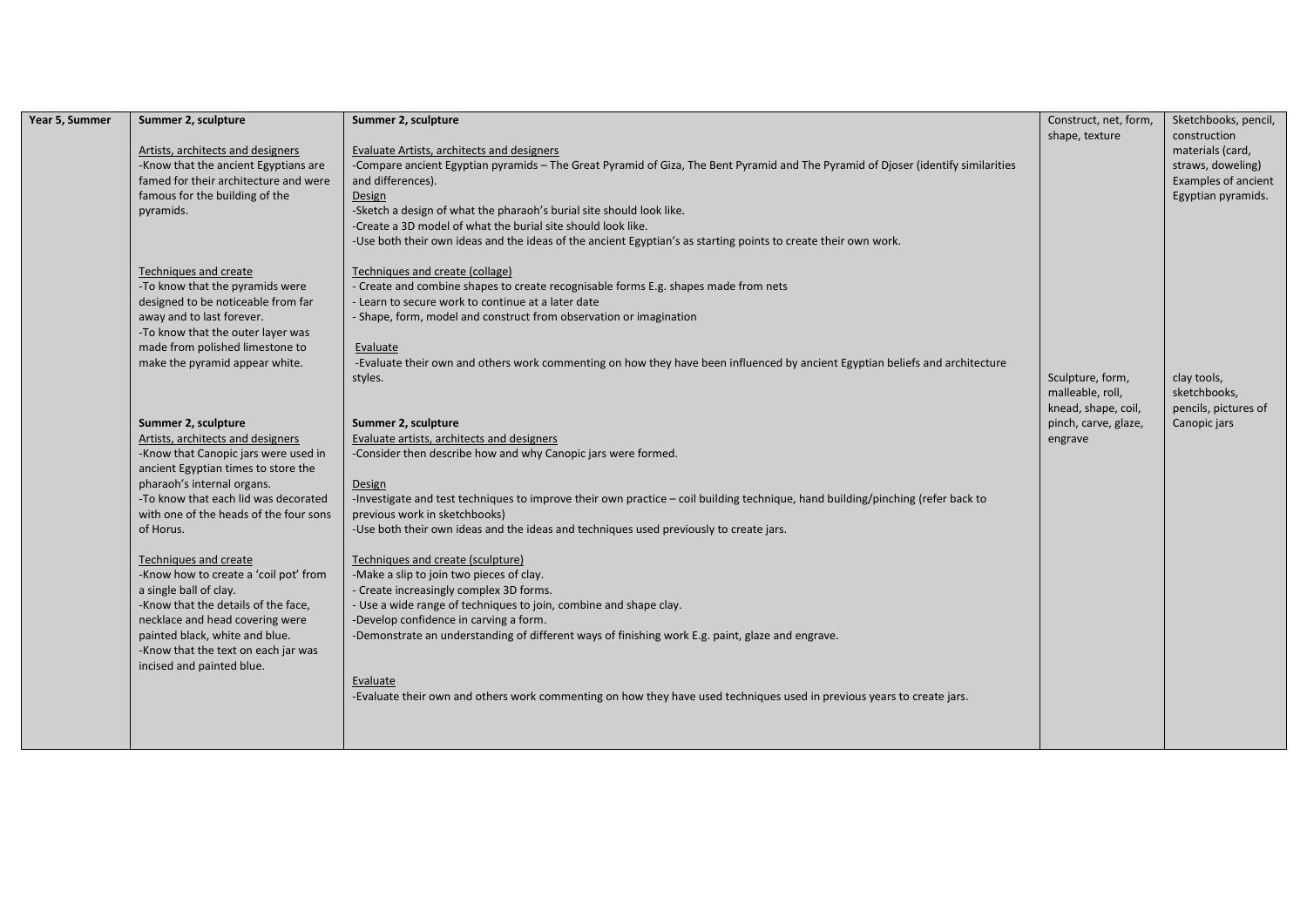| Year 6, Autumn | <b>Autumn 2, Drawing</b>                 | <b>Autumn 2, Drawing</b>                                                                                                               | Composition, scale,    | Sketchbooks, pencil,                     |
|----------------|------------------------------------------|----------------------------------------------------------------------------------------------------------------------------------------|------------------------|------------------------------------------|
|                | Artists, architects and designers        | Evaluate Artists, architects and designers                                                                                             | arrangement,           | wax crayon,                              |
|                | -Know that Henry Moore is an artist      | -Describe how 'Tube Shelter Perspective' makes them feel.                                                                              | proportion, emotion,   | charcoal, ballpoint                      |
|                | and sculpture.                           | -Compare 'Tube Shelter Perspective', 'Woman Sheltered Underground' and 'Two Apprehensive Shelterers' identifying similarities and      | value                  | pen, felt tips, water                    |
|                | -Know that during World War II he was    | differences. Note the same subjects (people) and the same technique (wax resist, line drawing, cross hatching, tonal contrasts - light |                        | colours, brushes,                        |
|                | commissioned to make drawings of         | and dark -to convey mood).                                                                                                             |                        | examples of Henry                        |
|                | people in London underground             | -Compare Moore's work to the work of previous artists by using sketchbook to identify similarities and differences (Moore's figures in |                        | Moore's work.                            |
|                | stations used as bomb shelters.          | his shelter drawings are anonymous contrasting with the work of, for example, Julian Opie and Andy Warhol).                            |                        |                                          |
|                |                                          | Design                                                                                                                                 |                        |                                          |
|                |                                          | -Investigate and test techniques which create the effect of claustrophobia and confinement to improve their own practice.              |                        |                                          |
|                |                                          | -Sketch to plan the position of the tunnel and/or figures                                                                              |                        |                                          |
|                |                                          | -Use both their own ideas and the ideas of Moore as starting points to create their own work.                                          |                        |                                          |
|                |                                          |                                                                                                                                        |                        |                                          |
|                | <b>Techniques and create</b>             | Techniques and create (painting)                                                                                                       |                        |                                          |
|                | -Know that his dark, scratchy drawings   | -Make choices regarding the use of line, shape, pattern, colour, tone and space.                                                       |                        |                                          |
|                | captured people's feelings of anxiety    | -Explore value and use light and dark to ensure sketches communicate emotions and mood.                                                |                        |                                          |
|                | and claustrophobia.                      | -Have opportunities to develop further simple perspective to build a sense of claustrophobia and confinement.                          |                        |                                          |
|                | -To know that Moore used wax             | -Develop an awareness of composition, scale and proportion. E.g. foreground, middle ground and background                              |                        |                                          |
|                | crayons and water colour to achieve      | -Explain why they have combined different tools to create their drawings.                                                              |                        |                                          |
|                | the 'spooky' effect of figures in the    | -Use sketchbook to adapt and critically evaluate work as ideas develop.                                                                |                        |                                          |
|                | darkness.                                |                                                                                                                                        |                        |                                          |
|                |                                          | Evaluate                                                                                                                               |                        |                                          |
|                |                                          | -Evaluate their own and others work commenting on how they have used techniques used by Henry Moore.                                   |                        |                                          |
| Year 6, Spring | Spring 1, Printing/Stencilling           | Spring 1, Printing/Stencilling                                                                                                         | Printing, stencilling, | Sketchbooks,                             |
|                |                                          |                                                                                                                                        | negative and positive  | cartridge paper,                         |
|                | <b>Artists, architects and designers</b> | Evaluate artists, architects and designers                                                                                             | shapes, overlay,       | scissors/craft knives,                   |
|                | -Know that Kenojuak Ashevak is an        | -Describe how the work of Kenojuak Ashevak makes them feel.                                                                            | semi-abstract          | pencils, coloured                        |
|                | Inuit artist.                            | -Compare the semi-abstract Inuit art of Kenojuak Ashevak to the work of other artists such as Klee, Rousseau and Monet. (Refer to      |                        | pencils, felt tips,                      |
|                | -Know that Kenojuak Ashevak created      | sketchbook) Although the forms are recognizable they are very stylized. Like abstract work it creates a feeling or sense of something  |                        | poster paints, acrylic                   |
|                | 'Rabbit Eating Seaweed'.                 | rather than depicting it.                                                                                                              |                        | paints, examples of<br>Kenojuak Ashevaks |
|                |                                          | Design                                                                                                                                 |                        | work.                                    |
|                |                                          | -Sketch to plan the position of images inspired by arctic animals.                                                                     |                        |                                          |
|                |                                          | -Explore creating stencils by cutting shapes out of paper -practice printing the positive and negative shapes.                         |                        |                                          |
|                |                                          | -Investigate and test techniques to improve their own practice (Using bold lines and strong colours)                                   |                        |                                          |
|                |                                          | -Use both their own ideas and the ideas of Kenojuak Ashevak as starting points to create their own work.                               |                        |                                          |
|                |                                          |                                                                                                                                        |                        |                                          |
|                | <b>Techniques and create</b>             | Techniques and create                                                                                                                  |                        |                                          |
|                | -Know that, for some of her artwork,     | -Create an accurate print design that meets a given criteria.                                                                          |                        |                                          |
|                | Ashevak used left over pieces of seal    | -Collect and record visual information from different sources as well as planning and trying out ideas.                                |                        |                                          |
|                | skin to create a stencil.                | -Experiment with negative and positive shapes.                                                                                         |                        |                                          |
|                | - Know that Ashevak was inspired by      |                                                                                                                                        |                        |                                          |
|                | arctic animals.                          | Evaluate                                                                                                                               |                        |                                          |
|                |                                          | -Evaluate their own and others work commenting on how they have used techniques used by Kenojuak Ashevak.                              |                        |                                          |
|                |                                          |                                                                                                                                        |                        |                                          |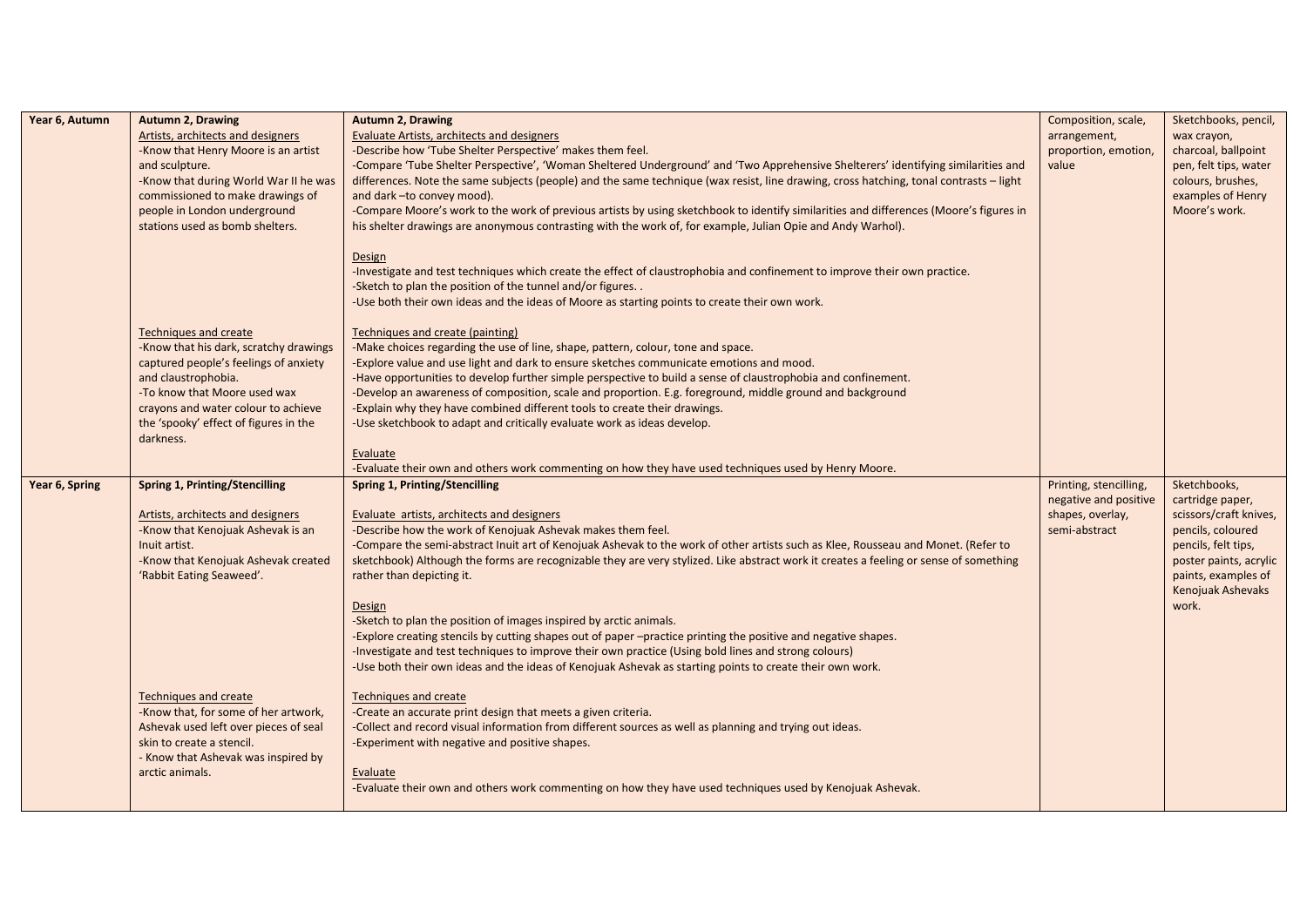| Year 6, Summer | <b>Summer 1, Painting</b>                        | <b>Summer 1, Painting</b>                                                                                                              | Atmosphere, tint,     | Sketchbooks, paper,        |
|----------------|--------------------------------------------------|----------------------------------------------------------------------------------------------------------------------------------------|-----------------------|----------------------------|
|                | Artists, architects and designers                | <b>Evaluate Artists, architects and designers</b>                                                                                      | tone, shade,          | pencil,                    |
|                | -Know that Albert Lizah paints the               | -Compare and describe how the works of Albert Lizah and Lowry make them feel. Does their use of colour influence this?                 | complimentary         | watercolours,              |
|                | Maasai tribe and their homesteads.               | - Compare Lizah's 'L-124', 'L-308' and 'L-145'. Identify similarities and differences. Note the same painting style and technique.     | colours, harmonious   | materials, examples        |
|                | -Know that Lowry is famous for                   | - Compare Lowry's 'Going to Work' and 'Mill Scene'. Identify similarities and differences. Note the same painting style and technique. | colours, perspective  | of Lowry's and             |
|                | painting scenes of life in the Industrial        | - Identify similarities and differences in the work of Lizah and Lowry. Note the simplified perspective of figures. How does this      |                       | Lizah's work.              |
|                | North West England from the mid-20 <sup>th</sup> | compare to the work of artists previously studied?                                                                                     |                       |                            |
|                | century.                                         |                                                                                                                                        |                       |                            |
|                |                                                  | <b>Design</b>                                                                                                                          |                       |                            |
|                |                                                  | -Investigate and test technique to improve their own practice (explore use of colour - warm colours and use of harmonious colours      |                       |                            |
|                |                                                  | together create a restful effect. Have complimentary colours been used?)                                                               |                       |                            |
|                |                                                  | -Sketch to plan the position of people and scenery for a painting in the style of Albert Lizah.                                        |                       |                            |
|                |                                                  | -Use both their own ideas and the ideas of Albert Lizah as starting points to create their own work.                                   |                       |                            |
|                | <b>Techniques and create</b>                     | <b>Techniques and create</b>                                                                                                           |                       |                            |
|                | -Know that both artists often paint              | -Purposefully control the types of marks made.                                                                                         |                       |                            |
|                | simplified figures.                              | Experiment with different effects and textures.                                                                                        |                       |                            |
|                | - Know that Lizah uses water colours             | -Identify harmonious colours.                                                                                                          |                       |                            |
|                | and authentic Maasai clothing fabric.            | -Mix colour, tints and shades with confidence, building on previous knowledge.                                                         |                       |                            |
|                | -Know that Lowry used only 5 colours             | -Work in a sustained and independent way to develop their own style of painting.                                                       |                       |                            |
|                | - black, white, red, blue and yellow.            | -Choose appropriate paint, paper and implements to adapt and extend their work.                                                        |                       |                            |
|                |                                                  | -Explain why they have chosen specific painting techniques.                                                                            |                       |                            |
|                |                                                  | Evaluate                                                                                                                               |                       |                            |
|                |                                                  | -Evaluate their own and others work commenting on how they have used techniques used by Albert Lizah.                                  |                       |                            |
|                | <b>Summer 2, Sculpture</b>                       | Summer 2, sculpture                                                                                                                    |                       |                            |
|                | Artists, architects and designers                | Evaluate artists, architects and designers                                                                                             | 3-dimension,          | Sketchbooks,               |
|                | -To know that The Ancient Maya                   | -Consider then describe how and why Mayan masks were formed.                                                                           | proportion, position, | pencils, card, range       |
|                | created 3 types of masks: celebration,           |                                                                                                                                        | embellish             | of papers, ModRoc,         |
|                | battle and death masks, all with                 | Design                                                                                                                                 |                       | paste, reclaimed           |
|                | different features.                              | -Investigate and test techniques to improve their own practice - Adding ModRoc or papier-mâché to structural armatures.                |                       | materials such as          |
|                |                                                  | -Use both their own ideas and the ideas and techniques used previously to create a Mayan mask.                                         |                       | bottle tops,               |
|                | <b>Techniques and create</b>                     | Techniques and create (sculpture)                                                                                                      |                       | examples of Mayan<br>masks |
|                | -To know that battle mask designs                | -Design and make more complex forms in 3 dimensions using, for example, paper and found objects, understanding how to finish and       |                       |                            |
|                | focussed upon the use of darker                  | present their work to a good standard.                                                                                                 |                       |                            |
|                | colours, celebration masks had                   | Evaluate                                                                                                                               |                       |                            |
|                | amazing designs with bright vibrant              | -Evaluate their own and others work commenting on how they have used techniques used to create Mayan masks.                            |                       |                            |
|                | colours and were often inspired by               |                                                                                                                                        |                       |                            |
|                | animals, death masks used a mosaic               |                                                                                                                                        |                       |                            |
|                | patterning of greens and blues.                  |                                                                                                                                        |                       |                            |
|                |                                                  |                                                                                                                                        |                       |                            |
|                |                                                  |                                                                                                                                        |                       |                            |
|                |                                                  |                                                                                                                                        |                       |                            |
|                |                                                  |                                                                                                                                        |                       |                            |